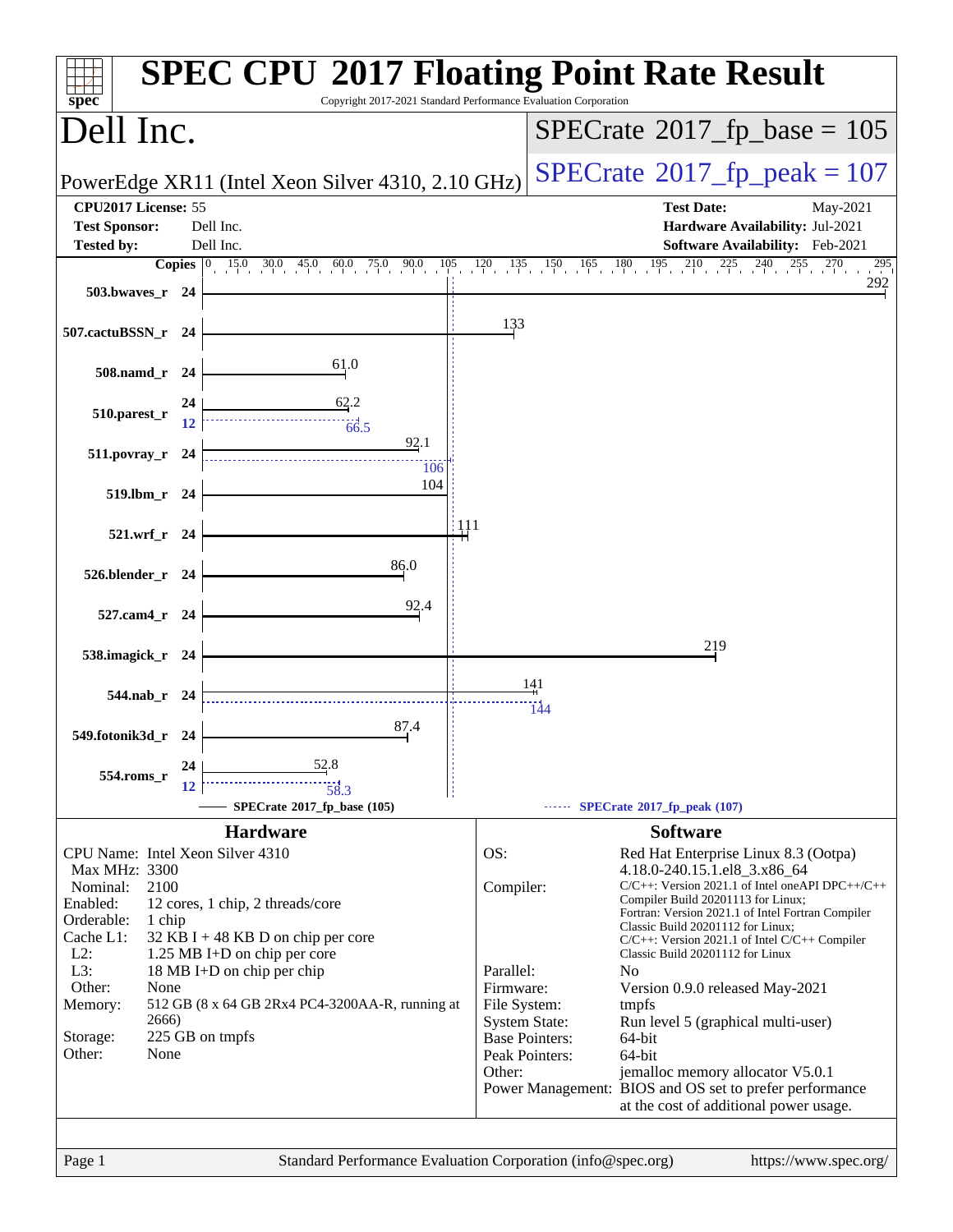| <b>SPEC CPU®2017 Floating Point Rate Result</b>                                     |                                    |                |       |                |       |                |       |                                 |                |              |                                       |              |                                        |              |
|-------------------------------------------------------------------------------------|------------------------------------|----------------|-------|----------------|-------|----------------|-------|---------------------------------|----------------|--------------|---------------------------------------|--------------|----------------------------------------|--------------|
| spec<br>Copyright 2017-2021 Standard Performance Evaluation Corporation             |                                    |                |       |                |       |                |       |                                 |                |              |                                       |              |                                        |              |
| Dell Inc.                                                                           |                                    |                |       |                |       |                |       |                                 |                |              | $SPECrate^{\circ}2017_fp\_base = 105$ |              |                                        |              |
| $SPECTate@2017_fp\_peak = 107$<br>PowerEdge XR11 (Intel Xeon Silver 4310, 2.10 GHz) |                                    |                |       |                |       |                |       |                                 |                |              |                                       |              |                                        |              |
| CPU2017 License: 55                                                                 |                                    |                |       |                |       |                |       |                                 |                |              | <b>Test Date:</b>                     |              | May-2021                               |              |
| <b>Test Sponsor:</b>                                                                | Dell Inc.                          |                |       |                |       |                |       | Hardware Availability: Jul-2021 |                |              |                                       |              |                                        |              |
| <b>Tested by:</b>                                                                   | Dell Inc.                          |                |       |                |       |                |       |                                 |                |              |                                       |              | <b>Software Availability:</b> Feb-2021 |              |
| <b>Results Table</b>                                                                |                                    |                |       |                |       |                |       |                                 |                |              |                                       |              |                                        |              |
|                                                                                     |                                    |                |       | <b>Base</b>    |       |                |       |                                 |                |              | Peak                                  |              |                                        |              |
| <b>Benchmark</b>                                                                    | <b>Copies</b>                      | <b>Seconds</b> | Ratio | <b>Seconds</b> | Ratio | <b>Seconds</b> | Ratio | <b>Copies</b>                   | <b>Seconds</b> | <b>Ratio</b> | <b>Seconds</b>                        | <b>Ratio</b> | <b>Seconds</b>                         | <b>Ratio</b> |
| 503.bwaves r                                                                        | 24                                 | 825            | 292   | 825            | 292   |                |       | 24                              | 825            | 292          | 825                                   | 292          |                                        |              |
| 507.cactuBSSN r                                                                     | 24                                 | 229            | 133   | 228            | 133   |                |       | 24                              | 229            | 133          | 228                                   | 133          |                                        |              |
| 508.namd r                                                                          | 24                                 | 374            | 61.0  | 374            | 61.0  |                |       | 24                              | 374            | 61.0         | 374                                   | 61.0         |                                        |              |
| 510.parest_r                                                                        | 24                                 | 1010           | 62.2  | 1010           | 62.2  |                |       | 12                              | 472            | 66.5         | 472                                   | 66.5         |                                        |              |
| $511. povray_r$                                                                     | 24                                 | 609            | 92.1  | 608            | 92.1  |                |       | 24                              | 529            | 106          | 530                                   | 106          |                                        |              |
| 519.lbm r                                                                           | 24                                 | 242            | 104   | 242            | 105   |                |       | 24                              | 242            | 104          | 242                                   | 105          |                                        |              |
| $521.wrf$ r                                                                         | 24                                 | 485            | 111   | 474            | 113   |                |       | 24                              | 485            | <b>111</b>   | 474                                   | 113          |                                        |              |
| 526.blender_r                                                                       | 24                                 | 425            | 86.0  | 425            | 86.0  |                |       | 24                              | 425            | 86.0         | 425                                   | 86.0         |                                        |              |
| 527.cam4 r                                                                          | 24                                 | 454            | 92.4  | 453            | 92.6  |                |       | 24                              | 454            | 92.4         | 453                                   | 92.6         |                                        |              |
| 538.imagick_r                                                                       | 24                                 | 272            | 219   | 272            | 219   |                |       | 24                              | 272            | 219          | 272                                   | 219          |                                        |              |
| 544.nab_r                                                                           | 24                                 | 286            | 141   | 283            | 143   |                |       | 24                              | 279            | 145          | 280                                   | 144          |                                        |              |
| 549.fotonik3d_r                                                                     | 24                                 | 1066           | 87.7  | 1070           | 87.4  |                |       | 24                              | 1066           | 87.7         | 1070                                  | 87.4         |                                        |              |
| $554$ .roms r                                                                       | 24                                 | 722            | 52.8  | 722            | 52.8  |                |       | 12                              | 325            | 58.6         | 327                                   | 58.3         |                                        |              |
|                                                                                     | $SPECrate^*2017_fp\_base =$<br>105 |                |       |                |       |                |       |                                 |                |              |                                       |              |                                        |              |
| $SPECrate^{\circ}2017$ _fp_peak =                                                   |                                    |                | 107   |                |       |                |       |                                 |                |              |                                       |              |                                        |              |

Results appear in the [order in which they were run.](http://www.spec.org/auto/cpu2017/Docs/result-fields.html#RunOrder) Bold underlined text [indicates a median measurement.](http://www.spec.org/auto/cpu2017/Docs/result-fields.html#Median)

## **[Submit Notes](http://www.spec.org/auto/cpu2017/Docs/result-fields.html#SubmitNotes)**

 The numactl mechanism was used to bind copies to processors. The config file option 'submit' was used to generate numactl commands to bind each copy to a specific processor. For details, please see the config file.

## **[Operating System Notes](http://www.spec.org/auto/cpu2017/Docs/result-fields.html#OperatingSystemNotes)**

Stack size set to unlimited using "ulimit -s unlimited"

## **[Environment Variables Notes](http://www.spec.org/auto/cpu2017/Docs/result-fields.html#EnvironmentVariablesNotes)**

Environment variables set by runcpu before the start of the run: LD\_LIBRARY\_PATH = "/mnt/ramdisk/cpu2017-1.1.5-ic2021.1/lib/intel64:/mnt/ramdisk/cpu2017-1. 1.5-ic2021.1/je5.0.1-64" MALLOC\_CONF = "retain:true"

## **[General Notes](http://www.spec.org/auto/cpu2017/Docs/result-fields.html#GeneralNotes)**

 Binaries compiled on a system with 1x Intel Core i9-7980XE CPU + 64GB RAM memory using Red Hat Enterprise Linux 8.1 Transparent Huge Pages enabled by default

**(Continued on next page)**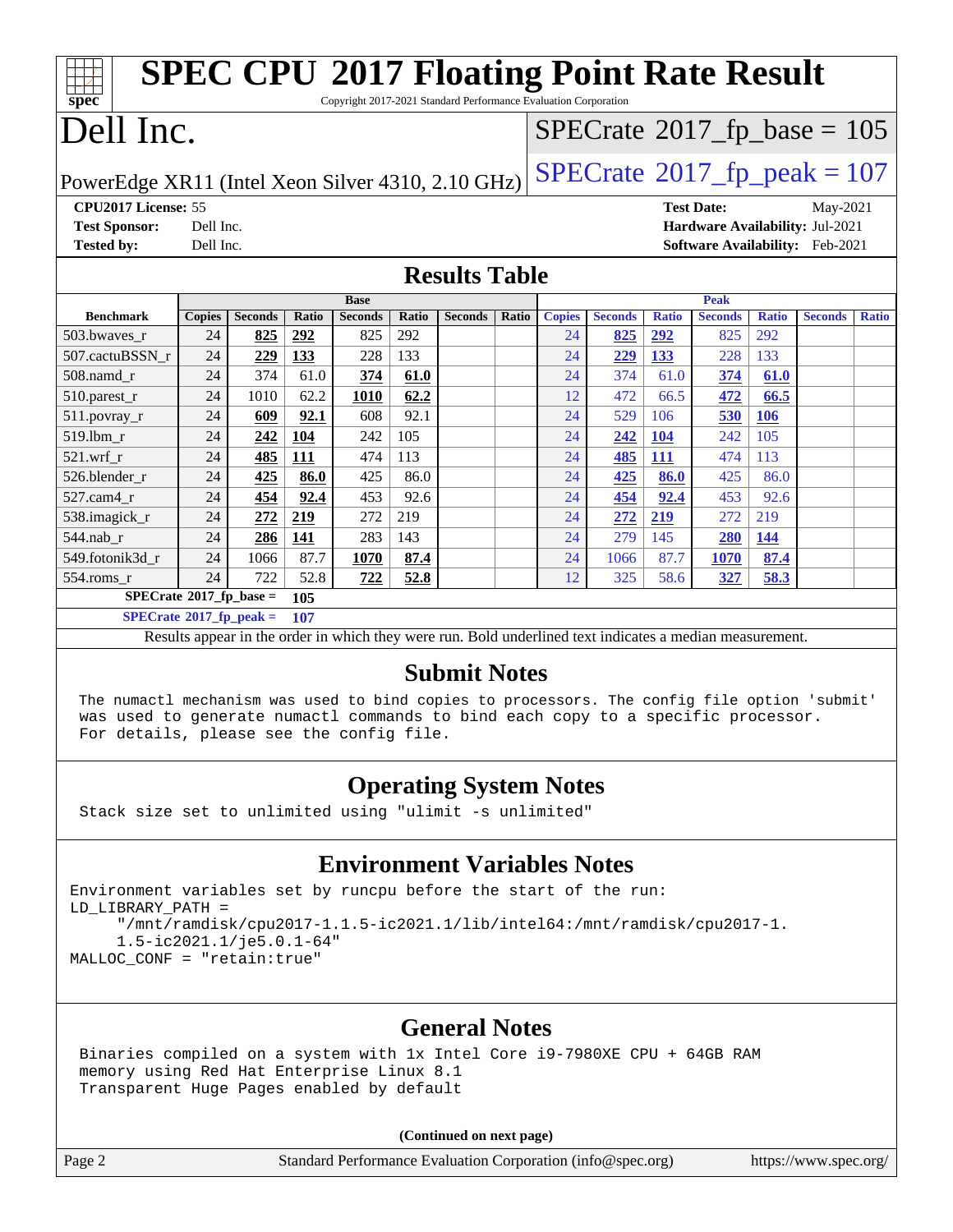| <b>SPEC CPU®2017 Floating Point Rate Result</b><br>spec<br>Copyright 2017-2021 Standard Performance Evaluation Corporation                                                                                                                                                                                                                                                                                                                                                                                                                     |                                 |
|------------------------------------------------------------------------------------------------------------------------------------------------------------------------------------------------------------------------------------------------------------------------------------------------------------------------------------------------------------------------------------------------------------------------------------------------------------------------------------------------------------------------------------------------|---------------------------------|
| Dell Inc.                                                                                                                                                                                                                                                                                                                                                                                                                                                                                                                                      | $SPECTate@2017_fp\_base = 105$  |
| PowerEdge XR11 (Intel Xeon Silver 4310, 2.10 GHz)                                                                                                                                                                                                                                                                                                                                                                                                                                                                                              | $SPECrate@2017_fp\_peak = 107$  |
| CPU2017 License: 55                                                                                                                                                                                                                                                                                                                                                                                                                                                                                                                            | <b>Test Date:</b><br>May-2021   |
| <b>Test Sponsor:</b><br>Dell Inc.                                                                                                                                                                                                                                                                                                                                                                                                                                                                                                              | Hardware Availability: Jul-2021 |
| Dell Inc.<br><b>Tested by:</b>                                                                                                                                                                                                                                                                                                                                                                                                                                                                                                                 | Software Availability: Feb-2021 |
| <b>General Notes (Continued)</b>                                                                                                                                                                                                                                                                                                                                                                                                                                                                                                               |                                 |
| Prior to runcpu invocation<br>Filesystem page cache synced and cleared with:<br>sync; echo 3><br>/proc/sys/vm/drop_caches<br>runcpu command invoked through numactl i.e.:<br>numactl --interleave=all runcpu <etc><br/>jemalloc, a general purpose malloc implementation<br/>built with the RedHat Enterprise 7.5, and the system compiler gcc 4.8.5<br/>sources available from jemalloc.net or https://github.com/jemalloc/jemalloc/releases<br/>NA: The test sponsor attests, as of date of publication, that CVE-2017-5754 (Meltdown)</etc> |                                 |
| is mitigated in the system as tested and documented.                                                                                                                                                                                                                                                                                                                                                                                                                                                                                           |                                 |
| Yes: The test sponsor attests, as of date of publication, that CVE-2017-5753 (Spectre variant 1)<br>is mitigated in the system as tested and documented.                                                                                                                                                                                                                                                                                                                                                                                       |                                 |
| Yes: The test sponsor attests, as of date of publication, that CVE-2017-5715 (Spectre variant 2)<br>is mitigated in the system as tested and documented.                                                                                                                                                                                                                                                                                                                                                                                       |                                 |
| Benchmark run from a 225 GB ramdisk created with the cmd: "mount -t tmpfs -o size=225G tmpfs /mnt/ramdisk"                                                                                                                                                                                                                                                                                                                                                                                                                                     |                                 |
| <b>Platform Notes</b>                                                                                                                                                                                                                                                                                                                                                                                                                                                                                                                          |                                 |
| BIOS Settings:<br>Sub NUMA Cluster : 2-Way Clustering<br>Virtualization Technology : Disabled                                                                                                                                                                                                                                                                                                                                                                                                                                                  |                                 |
| System Profile : Custom                                                                                                                                                                                                                                                                                                                                                                                                                                                                                                                        |                                 |
| CPU Power Management : Maximum Performance<br>C1E : Disabled                                                                                                                                                                                                                                                                                                                                                                                                                                                                                   |                                 |
| C States : Autonomous                                                                                                                                                                                                                                                                                                                                                                                                                                                                                                                          |                                 |
| Memory Patrol Scrub: Disabled                                                                                                                                                                                                                                                                                                                                                                                                                                                                                                                  |                                 |
| Energy Efficiency Policy : Performance<br>CPU Interconnect Bus Link                                                                                                                                                                                                                                                                                                                                                                                                                                                                            |                                 |
| Power Management : Disabled                                                                                                                                                                                                                                                                                                                                                                                                                                                                                                                    |                                 |
| Sysinfo program /mnt/ramdisk/cpu2017-1.1.5-ic2021.1/bin/sysinfo<br>Rev: r6538 of 2020-09-24 e8664e66d2d7080afeaa89d4b38e2f1c<br>running on localhost. localdomain Thu May 20 10:42:40 2021                                                                                                                                                                                                                                                                                                                                                     |                                 |
| SUT (System Under Test) info as seen by some common utilities.<br>For more information on this section, see<br>https://www.spec.org/cpu2017/Docs/config.html#sysinfo                                                                                                                                                                                                                                                                                                                                                                           |                                 |
| From /proc/cpuinfo<br>model name : Intel(R) Xeon(R) Silver 4310 CPU @ 2.10GHz<br>"physical id"s (chips)<br>$\mathbf{1}$<br>24 "processors"                                                                                                                                                                                                                                                                                                                                                                                                     |                                 |
| (Continued on next page)                                                                                                                                                                                                                                                                                                                                                                                                                                                                                                                       |                                 |
| Page 3<br>Standard Performance Evaluation Corporation (info@spec.org)                                                                                                                                                                                                                                                                                                                                                                                                                                                                          | https://www.spec.org/           |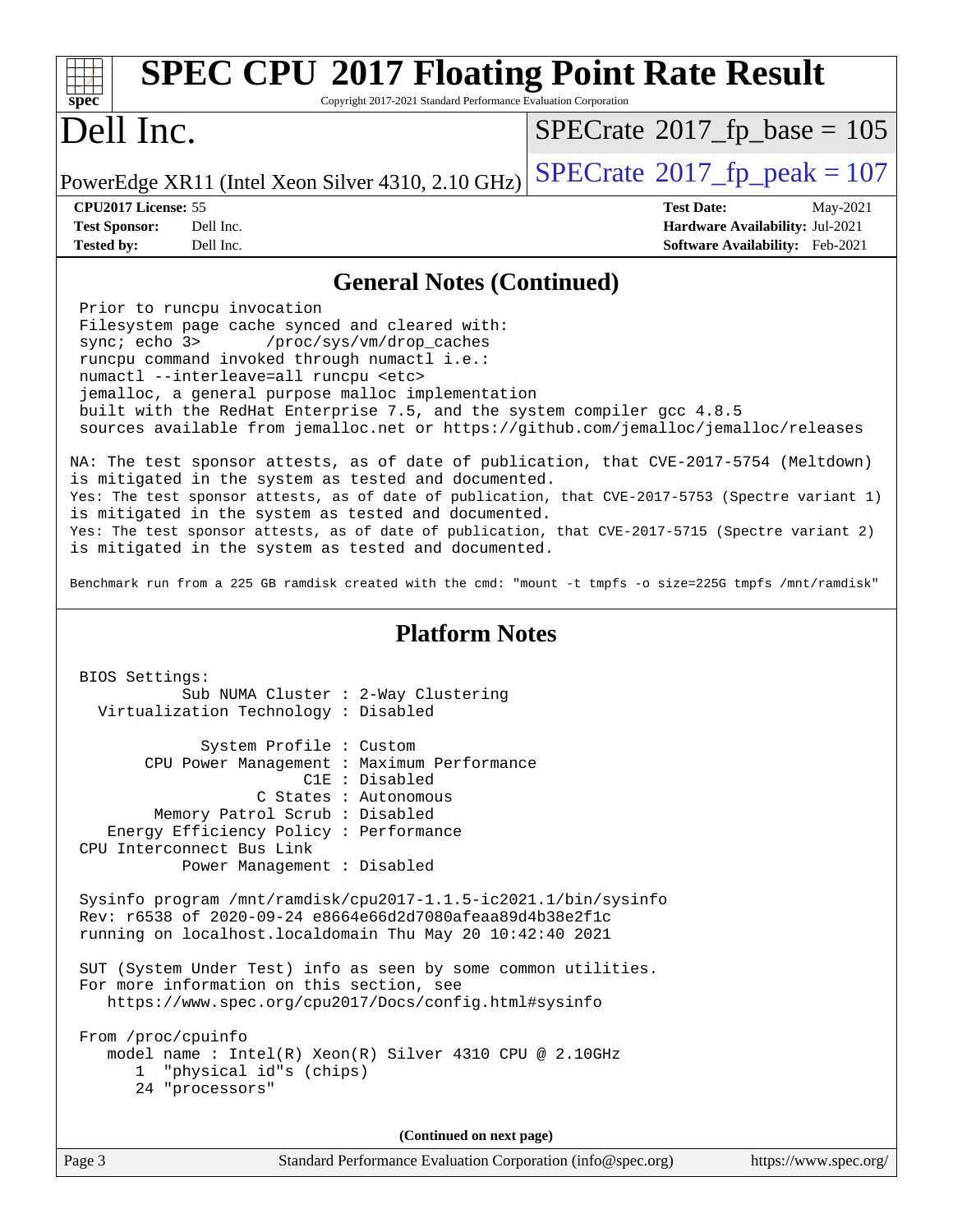| $spec^*$                                            | Copyright 2017-2021 Standard Performance Evaluation Corporation                          | <b>SPEC CPU®2017 Floating Point Rate Result</b>                                                                                                                                                                                                                                                                                                                                                                                                                                                                                                                                                                                                                                                                                                                                                                                                                                                                                                                             |
|-----------------------------------------------------|------------------------------------------------------------------------------------------|-----------------------------------------------------------------------------------------------------------------------------------------------------------------------------------------------------------------------------------------------------------------------------------------------------------------------------------------------------------------------------------------------------------------------------------------------------------------------------------------------------------------------------------------------------------------------------------------------------------------------------------------------------------------------------------------------------------------------------------------------------------------------------------------------------------------------------------------------------------------------------------------------------------------------------------------------------------------------------|
| Dell Inc.                                           |                                                                                          | $SPECrate^{\circ}2017$ fp base = 105                                                                                                                                                                                                                                                                                                                                                                                                                                                                                                                                                                                                                                                                                                                                                                                                                                                                                                                                        |
| PowerEdge XR11 (Intel Xeon Silver 4310, 2.10 GHz)   |                                                                                          | $SPECTate$ <sup>®</sup> 2017_fp_peak = 107                                                                                                                                                                                                                                                                                                                                                                                                                                                                                                                                                                                                                                                                                                                                                                                                                                                                                                                                  |
| CPU2017 License: 55                                 |                                                                                          | <b>Test Date:</b><br>May-2021                                                                                                                                                                                                                                                                                                                                                                                                                                                                                                                                                                                                                                                                                                                                                                                                                                                                                                                                               |
| <b>Test Sponsor:</b><br>Dell Inc.                   |                                                                                          | Hardware Availability: Jul-2021                                                                                                                                                                                                                                                                                                                                                                                                                                                                                                                                                                                                                                                                                                                                                                                                                                                                                                                                             |
| <b>Tested by:</b><br>Dell Inc.                      |                                                                                          | Software Availability: Feb-2021                                                                                                                                                                                                                                                                                                                                                                                                                                                                                                                                                                                                                                                                                                                                                                                                                                                                                                                                             |
|                                                     | <b>Platform Notes (Continued)</b>                                                        |                                                                                                                                                                                                                                                                                                                                                                                                                                                                                                                                                                                                                                                                                                                                                                                                                                                                                                                                                                             |
| cpu cores $: 12$<br>siblings : 24                   | physical 0: cores 0 1 2 3 4 5 6 7 8 9 10 11                                              | cores, siblings (Caution: counting these is hw and system dependent. The following<br>excerpts from /proc/cpuinfo might not be reliable. Use with caution.)                                                                                                                                                                                                                                                                                                                                                                                                                                                                                                                                                                                                                                                                                                                                                                                                                 |
| From lscpu:<br>Architecture:                        | x86_64                                                                                   |                                                                                                                                                                                                                                                                                                                                                                                                                                                                                                                                                                                                                                                                                                                                                                                                                                                                                                                                                                             |
| $CPU$ op-mode( $s$ ):<br>Byte Order:                | $32$ -bit, $64$ -bit<br>Little Endian                                                    |                                                                                                                                                                                                                                                                                                                                                                                                                                                                                                                                                                                                                                                                                                                                                                                                                                                                                                                                                                             |
| CPU(s):                                             | 24                                                                                       |                                                                                                                                                                                                                                                                                                                                                                                                                                                                                                                                                                                                                                                                                                                                                                                                                                                                                                                                                                             |
| On-line CPU(s) list: $0-23$<br>Thread(s) per core:  | 2                                                                                        |                                                                                                                                                                                                                                                                                                                                                                                                                                                                                                                                                                                                                                                                                                                                                                                                                                                                                                                                                                             |
| $Core(s)$ per socket:                               | 12                                                                                       |                                                                                                                                                                                                                                                                                                                                                                                                                                                                                                                                                                                                                                                                                                                                                                                                                                                                                                                                                                             |
| Socket(s):                                          | 1                                                                                        |                                                                                                                                                                                                                                                                                                                                                                                                                                                                                                                                                                                                                                                                                                                                                                                                                                                                                                                                                                             |
| NUMA $node(s):$                                     | $\overline{2}$                                                                           |                                                                                                                                                                                                                                                                                                                                                                                                                                                                                                                                                                                                                                                                                                                                                                                                                                                                                                                                                                             |
| Vendor ID:                                          | GenuineIntel                                                                             |                                                                                                                                                                                                                                                                                                                                                                                                                                                                                                                                                                                                                                                                                                                                                                                                                                                                                                                                                                             |
| CPU family:                                         | 6                                                                                        |                                                                                                                                                                                                                                                                                                                                                                                                                                                                                                                                                                                                                                                                                                                                                                                                                                                                                                                                                                             |
| Model:                                              | 106                                                                                      |                                                                                                                                                                                                                                                                                                                                                                                                                                                                                                                                                                                                                                                                                                                                                                                                                                                                                                                                                                             |
| Model name:<br>Stepping:                            | $Intel(R) Xeon(R) Silver 4310 CPU @ 2.10GHz$<br>6                                        |                                                                                                                                                                                                                                                                                                                                                                                                                                                                                                                                                                                                                                                                                                                                                                                                                                                                                                                                                                             |
| CPU MHz:                                            | 2711.530                                                                                 |                                                                                                                                                                                                                                                                                                                                                                                                                                                                                                                                                                                                                                                                                                                                                                                                                                                                                                                                                                             |
| BogoMIPS:                                           | 4200.00                                                                                  |                                                                                                                                                                                                                                                                                                                                                                                                                                                                                                                                                                                                                                                                                                                                                                                                                                                                                                                                                                             |
| Virtualization:                                     | $VT - x$                                                                                 |                                                                                                                                                                                                                                                                                                                                                                                                                                                                                                                                                                                                                                                                                                                                                                                                                                                                                                                                                                             |
| L1d cache:                                          | 48K                                                                                      |                                                                                                                                                                                                                                                                                                                                                                                                                                                                                                                                                                                                                                                                                                                                                                                                                                                                                                                                                                             |
| Lli cache:                                          | 32K                                                                                      |                                                                                                                                                                                                                                                                                                                                                                                                                                                                                                                                                                                                                                                                                                                                                                                                                                                                                                                                                                             |
| L2 cache:                                           | 1280K                                                                                    |                                                                                                                                                                                                                                                                                                                                                                                                                                                                                                                                                                                                                                                                                                                                                                                                                                                                                                                                                                             |
| L3 cache:                                           | 18432K                                                                                   |                                                                                                                                                                                                                                                                                                                                                                                                                                                                                                                                                                                                                                                                                                                                                                                                                                                                                                                                                                             |
| NUMA node0 CPU(s):<br>NUMA node1 CPU(s):            | $0, 2, 4, 6, 8, 10, 12, 14, 16, 18, 20, 22$<br>1, 3, 5, 7, 9, 11, 13, 15, 17, 19, 21, 23 |                                                                                                                                                                                                                                                                                                                                                                                                                                                                                                                                                                                                                                                                                                                                                                                                                                                                                                                                                                             |
| Flaqs:                                              |                                                                                          | fpu vme de pse tsc msr pae mce cx8 apic sep mtrr pge mca cmov                                                                                                                                                                                                                                                                                                                                                                                                                                                                                                                                                                                                                                                                                                                                                                                                                                                                                                               |
| arch_capabilities                                   |                                                                                          | pat pse36 clflush dts acpi mmx fxsr sse sse2 ss ht tm pbe syscall nx pdpelgb rdtscp<br>lm constant_tsc art arch_perfmon pebs bts rep_good nopl xtopology nonstop_tsc cpuid<br>aperfmperf pni pclmulqdq dtes64 monitor ds_cpl vmx smx est tm2 ssse3 sdbg fma cx16<br>xtpr pdcm pcid dca sse4_1 sse4_2 x2apic movbe popcnt tsc_deadline_timer aes xsave<br>avx f16c rdrand lahf_lm abm 3dnowprefetch cpuid_fault epb cat_13 invpcid_single<br>intel_ppin ssbd mba ibrs ibpb stibp ibrs_enhanced fsgsbase tsc_adjust bmil hle avx2<br>smep bmi2 erms invpcid cqm rdt_a avx512f avx512dq rdseed adx smap avx512ifma<br>clflushopt clwb intel_pt avx512cd sha_ni avx512bw avx512vl xsaveopt xsavec xgetbvl<br>xsaves cqm_llc cqm_occup_llc cqm_mbm_total cqm_mbm_local split_lock_detect wbnoinvd<br>dtherm ida arat pln pts avx512vbmi umip pku ospke avx512_vbmi2 gfni vaes vpclmulqdq<br>avx512_vnni avx512_bitalg tme avx512_vpopcntdq la57 rdpid md_clear pconfig flush_11d |
| /proc/cpuinfo cache data<br>cache size $: 18432$ KB |                                                                                          |                                                                                                                                                                                                                                                                                                                                                                                                                                                                                                                                                                                                                                                                                                                                                                                                                                                                                                                                                                             |
|                                                     | (Continued on next page)                                                                 |                                                                                                                                                                                                                                                                                                                                                                                                                                                                                                                                                                                                                                                                                                                                                                                                                                                                                                                                                                             |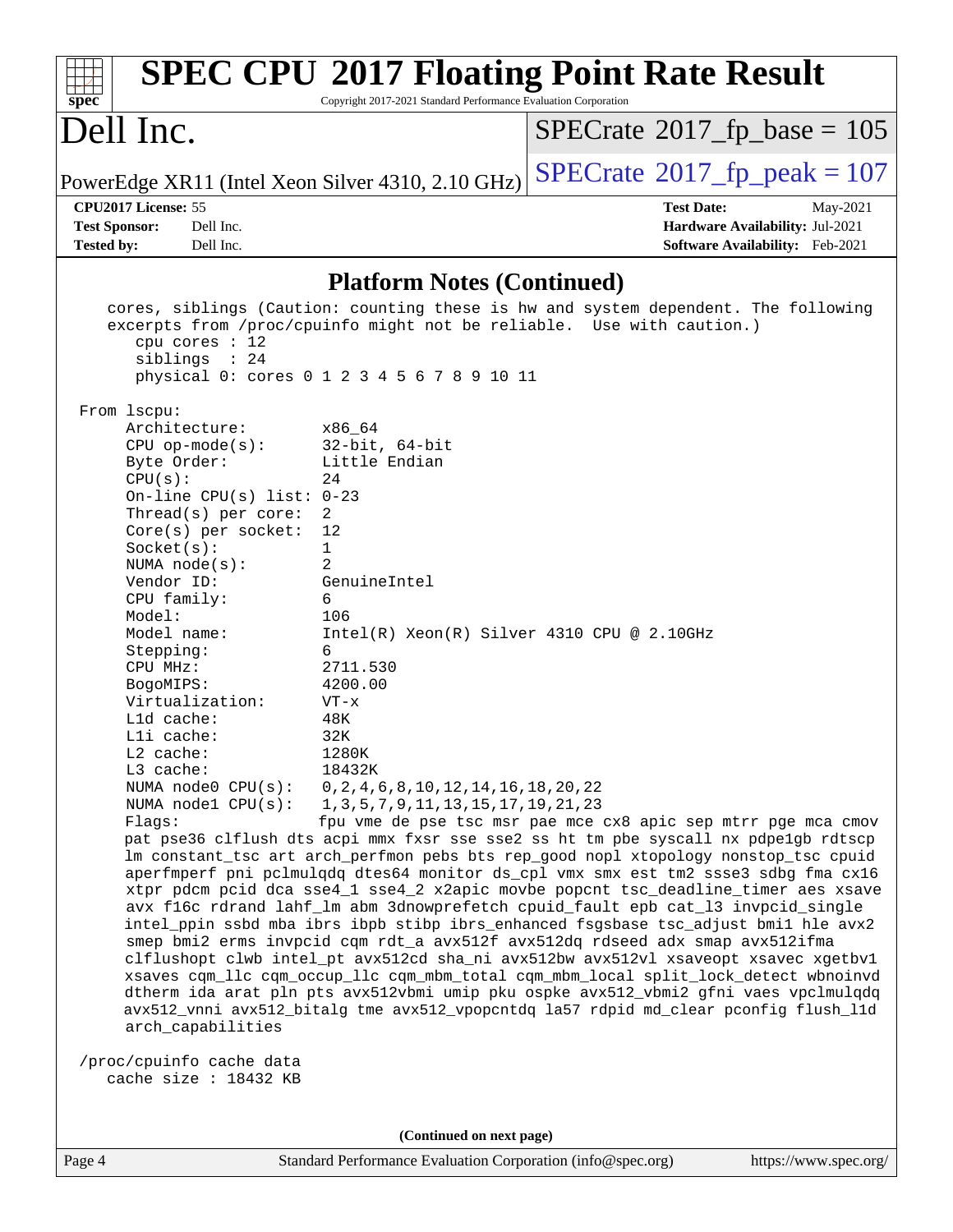| <b>SPEC CPU®2017 Floating Point Rate Result</b><br>$spec*$<br>Copyright 2017-2021 Standard Performance Evaluation Corporation |                                            |
|-------------------------------------------------------------------------------------------------------------------------------|--------------------------------------------|
| Dell Inc.                                                                                                                     | $SPECTate$ <sup>®</sup> 2017_fp_base = 105 |
| PowerEdge XR11 (Intel Xeon Silver 4310, 2.10 GHz)                                                                             | $SPECrate^{\circ}2017$ _fp_peak = 107      |
| CPU2017 License: 55                                                                                                           | <b>Test Date:</b><br>May-2021              |
| <b>Test Sponsor:</b><br>Dell Inc.                                                                                             | Hardware Availability: Jul-2021            |
| <b>Tested by:</b><br>Dell Inc.                                                                                                | Software Availability: Feb-2021            |
| <b>Platform Notes (Continued)</b>                                                                                             |                                            |
|                                                                                                                               |                                            |
| From numactl --hardware WARNING: a numactl 'node' might or might not correspond to a<br>physical chip.                        |                                            |
| $available: 2 nodes (0-1)$                                                                                                    |                                            |
| node 0 cpus: 0 2 4 6 8 10 12 14 16 18 20 22                                                                                   |                                            |
| node 0 size: 253687 MB                                                                                                        |                                            |
| node 0 free: 255969 MB                                                                                                        |                                            |
| node 1 cpus: 1 3 5 7 9 11 13 15 17 19 21 23<br>node 1 size: 254020 MB                                                         |                                            |
| node 1 free: 242233 MB                                                                                                        |                                            |
| node distances:                                                                                                               |                                            |
| node<br>0<br>1                                                                                                                |                                            |
| 0:<br>10 11                                                                                                                   |                                            |
| 1:<br>11<br>10                                                                                                                |                                            |
| From /proc/meminfo                                                                                                            |                                            |
| MemTotal:<br>527816908 kB                                                                                                     |                                            |
| HugePages_Total:<br>0                                                                                                         |                                            |
| Hugepagesize:<br>2048 kB                                                                                                      |                                            |
| /sbin/tuned-adm active<br>Current active profile: throughput-performance                                                      |                                            |
| From /etc/*release* /etc/*version*                                                                                            |                                            |
| os-release:                                                                                                                   |                                            |
| NAME="Red Hat Enterprise Linux"                                                                                               |                                            |
| VERSION="8.3 (Ootpa)"                                                                                                         |                                            |
| ID="rhel"<br>ID LIKE="fedora"                                                                                                 |                                            |
| VERSION_ID="8.3"                                                                                                              |                                            |
| PLATFORM_ID="platform:el8"                                                                                                    |                                            |
| PRETTY_NAME="Red Hat Enterprise Linux 8.3 (Ootpa)"                                                                            |                                            |
| ANSI COLOR="0;31"                                                                                                             |                                            |
| redhat-release: Red Hat Enterprise Linux release 8.3 (Ootpa)                                                                  |                                            |
| system-release: Red Hat Enterprise Linux release 8.3 (Ootpa)<br>system-release-cpe: cpe:/o:redhat:enterprise_linux:8.3:ga     |                                            |
|                                                                                                                               |                                            |
| uname $-a$ :                                                                                                                  |                                            |
| Linux localhost.localdomain 4.18.0-240.15.1.el8_3.x86_64 #1 SMP Wed Feb 3 03:12:15 EST<br>2021 x86_64 x86_64 x86_64 GNU/Linux |                                            |
| Kernel self-reported vulnerability status:                                                                                    |                                            |
| CVE-2018-12207 (iTLB Multihit):                                                                                               | Not affected                               |
| CVE-2018-3620 (L1 Terminal Fault):                                                                                            | Not affected                               |
| Microarchitectural Data Sampling:                                                                                             | Not affected                               |
| CVE-2017-5754 (Meltdown):                                                                                                     | Not affected                               |
| CVE-2018-3639 (Speculative Store Bypass):                                                                                     | Mitigation: Speculative Store              |
| (Continued on next page)                                                                                                      |                                            |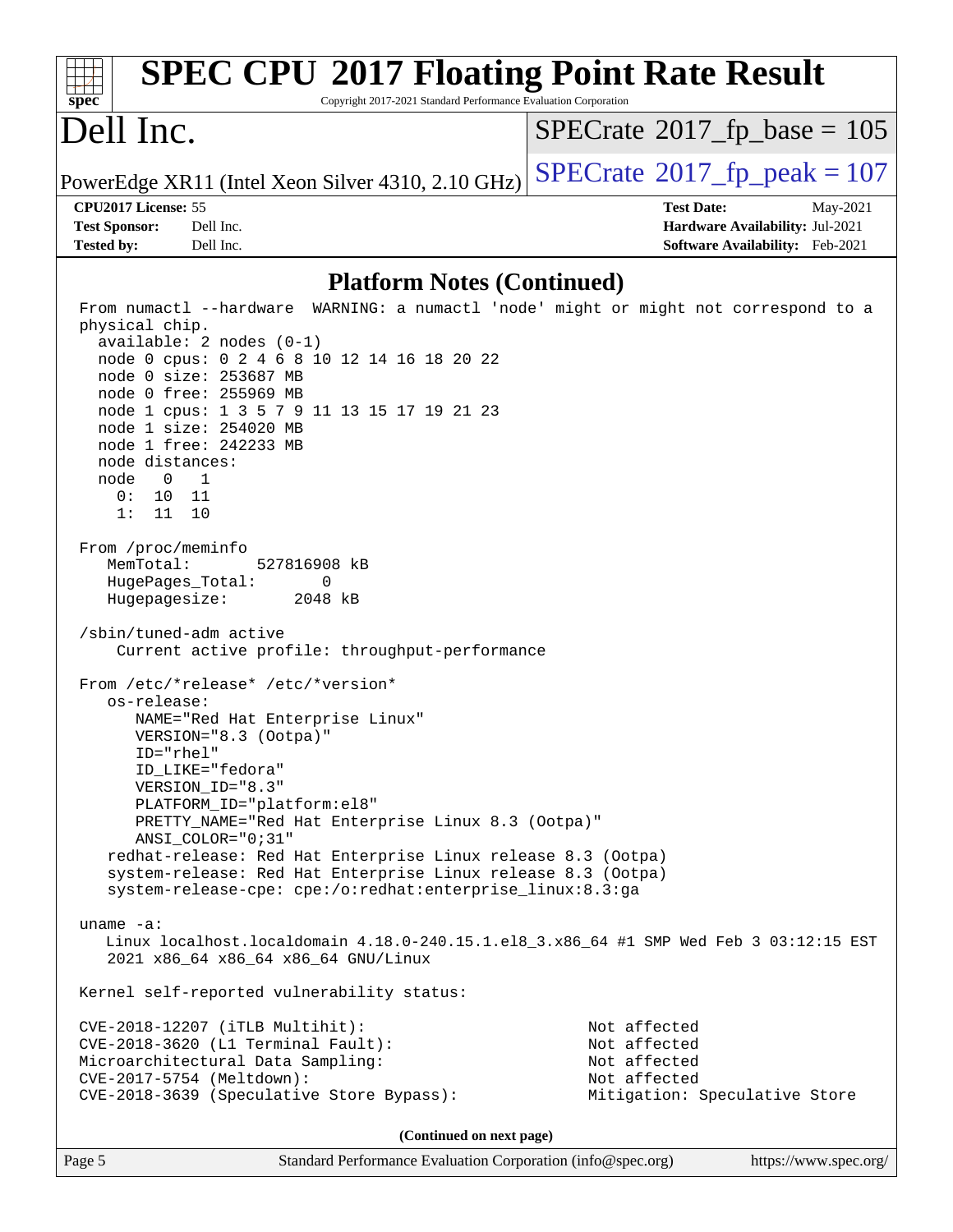| <b>SPEC CPU®2017 Floating Point Rate Result</b><br>Copyright 2017-2021 Standard Performance Evaluation Corporation<br>$spec^*$                                                                                                                                                                                                                                                                                                                                                                                 |                                                                                                                                                            |  |  |  |  |
|----------------------------------------------------------------------------------------------------------------------------------------------------------------------------------------------------------------------------------------------------------------------------------------------------------------------------------------------------------------------------------------------------------------------------------------------------------------------------------------------------------------|------------------------------------------------------------------------------------------------------------------------------------------------------------|--|--|--|--|
| Dell Inc.                                                                                                                                                                                                                                                                                                                                                                                                                                                                                                      | $SPECrate^{\circ}2017$ [p base = 105                                                                                                                       |  |  |  |  |
| PowerEdge XR11 (Intel Xeon Silver 4310, 2.10 GHz)                                                                                                                                                                                                                                                                                                                                                                                                                                                              | $SPECrate^{\circ}2017$ fp peak = 107                                                                                                                       |  |  |  |  |
| CPU2017 License: 55<br><b>Test Sponsor:</b><br>Dell Inc.<br>Dell Inc.<br><b>Tested by:</b>                                                                                                                                                                                                                                                                                                                                                                                                                     | <b>Test Date:</b><br>May-2021<br>Hardware Availability: Jul-2021<br>Software Availability: Feb-2021                                                        |  |  |  |  |
| <b>Platform Notes (Continued)</b>                                                                                                                                                                                                                                                                                                                                                                                                                                                                              |                                                                                                                                                            |  |  |  |  |
| CVE-2017-5753 (Spectre variant 1):<br>$CVE-2017-5715$ (Spectre variant 2):                                                                                                                                                                                                                                                                                                                                                                                                                                     | Bypass disabled via prctl and<br>seccomp<br>Mitigation: usercopy/swapgs<br>barriers and __user pointer<br>sanitization<br>Mitigation: Enhanced IBRS, IBPB: |  |  |  |  |
| CVE-2020-0543 (Special Register Buffer Data Sampling): Not affected<br>CVE-2019-11135 (TSX Asynchronous Abort):                                                                                                                                                                                                                                                                                                                                                                                                | conditional, RSB filling<br>Not affected                                                                                                                   |  |  |  |  |
| run-level 5 May 20 05:31                                                                                                                                                                                                                                                                                                                                                                                                                                                                                       |                                                                                                                                                            |  |  |  |  |
| SPEC is set to: /mnt/ramdisk/cpu2017-1.1.5-ic2021.1<br>Size Used Avail Use% Mounted on<br>Filesystem<br>Type<br>tmpfs<br>tmpfs 225G 7.0G 219G                                                                                                                                                                                                                                                                                                                                                                  | 4% /mnt/ramdisk                                                                                                                                            |  |  |  |  |
| From /sys/devices/virtual/dmi/id<br>Vendor:<br>Dell Inc.<br>Product:<br>PowerEdge XR11<br>Product Family: PowerEdge<br>09900TO<br>Serial:                                                                                                                                                                                                                                                                                                                                                                      |                                                                                                                                                            |  |  |  |  |
| Additional information from dmidecode follows. WARNING: Use caution when you interpret<br>this section. The 'dmidecode' program reads system data which is "intended to allow<br>hardware to be accurately determined", but the intent may not be met, as there are<br>frequent changes to hardware, firmware, and the "DMTF SMBIOS" standard.<br>Memory:<br>1x 002C069D002C 36ASF8G72PZ-3G2B2 64 GB 2 rank 3200, configured at 2666<br>7x 00AD069D00AD HMAA8GR7AJR4N-XN 64 GB 2 rank 3200, configured at 2666 |                                                                                                                                                            |  |  |  |  |
| BIOS:<br>BIOS Vendor:<br>Dell Inc.<br>0.9.0<br>BIOS Version:<br>BIOS Date:<br>05/10/2021<br>BIOS Revision:<br>0.9<br>(End of data from sysinfo program)                                                                                                                                                                                                                                                                                                                                                        |                                                                                                                                                            |  |  |  |  |
| <b>Compiler Version Notes</b>                                                                                                                                                                                                                                                                                                                                                                                                                                                                                  |                                                                                                                                                            |  |  |  |  |
| 519.1bm_r(base, peak) 538.imagick_r(base, peak)<br>С<br>$544.nab_r(base, peak)$                                                                                                                                                                                                                                                                                                                                                                                                                                | =====================                                                                                                                                      |  |  |  |  |
| Intel(R) oneAPI DPC++/C++ Compiler for applications running on Intel(R) $64$ ,<br>Version 2021.1 Build 20201113                                                                                                                                                                                                                                                                                                                                                                                                |                                                                                                                                                            |  |  |  |  |
| (Continued on next page)                                                                                                                                                                                                                                                                                                                                                                                                                                                                                       |                                                                                                                                                            |  |  |  |  |
| Page 6<br>Standard Performance Evaluation Corporation (info@spec.org)                                                                                                                                                                                                                                                                                                                                                                                                                                          | https://www.spec.org/                                                                                                                                      |  |  |  |  |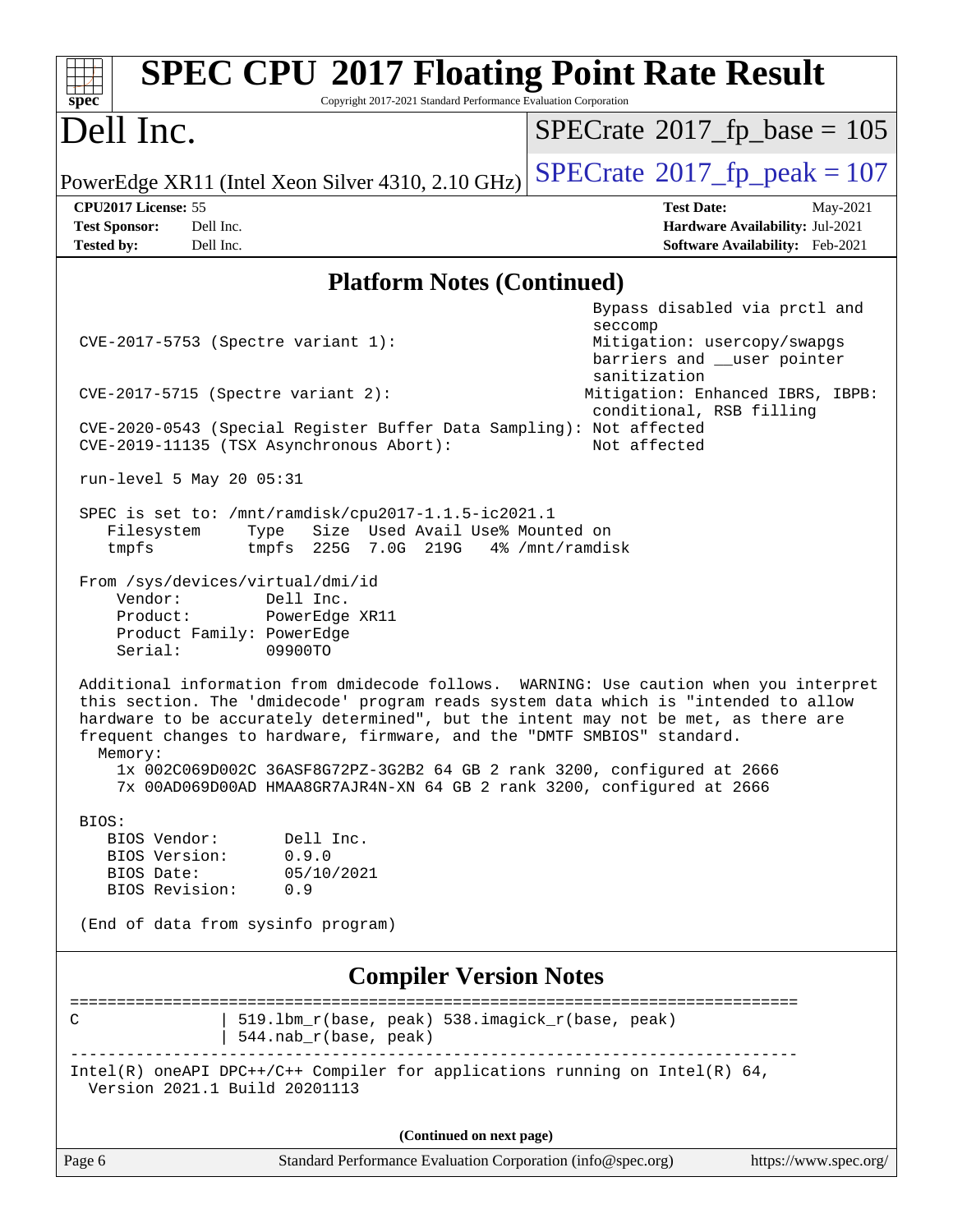| <b>SPEC CPU®2017 Floating Point Rate Result</b><br>Copyright 2017-2021 Standard Performance Evaluation Corporation<br>spec <sup>®</sup>                                                                                                                                                                                                                                                          |                                                                                                     |
|--------------------------------------------------------------------------------------------------------------------------------------------------------------------------------------------------------------------------------------------------------------------------------------------------------------------------------------------------------------------------------------------------|-----------------------------------------------------------------------------------------------------|
| Dell Inc.                                                                                                                                                                                                                                                                                                                                                                                        | $SPECrate^{\circ}2017$ fp base = 105                                                                |
| PowerEdge XR11 (Intel Xeon Silver 4310, 2.10 GHz)                                                                                                                                                                                                                                                                                                                                                | $SPECrate^{\circ}2017$ _fp_peak = 107                                                               |
| CPU2017 License: 55<br><b>Test Sponsor:</b><br>Dell Inc.<br><b>Tested by:</b><br>Dell Inc.                                                                                                                                                                                                                                                                                                       | <b>Test Date:</b><br>May-2021<br>Hardware Availability: Jul-2021<br>Software Availability: Feb-2021 |
| <b>Compiler Version Notes (Continued)</b>                                                                                                                                                                                                                                                                                                                                                        |                                                                                                     |
| Copyright (C) 1985-2020 Intel Corporation. All rights reserved.                                                                                                                                                                                                                                                                                                                                  |                                                                                                     |
| 508.namd_r(base, peak) 510.parest_r(base, peak)<br>$C++$                                                                                                                                                                                                                                                                                                                                         |                                                                                                     |
| Intel(R) oneAPI DPC++/C++ Compiler for applications running on Intel(R) 64,<br>Version 2021.1 Build 20201113<br>Copyright (C) 1985-2020 Intel Corporation. All rights reserved.                                                                                                                                                                                                                  |                                                                                                     |
| $C++$ , C $\qquad \qquad$ 511.povray_r(peak)                                                                                                                                                                                                                                                                                                                                                     |                                                                                                     |
| $Intel(R)$ C++ Intel(R) 64 Compiler Classic for applications running on<br>Intel(R) 64, Version 2021.1 Build 20201112_000000<br>Copyright (C) 1985-2020 Intel Corporation. All rights reserved.<br>$Intel(R)$ C Intel(R) 64 Compiler Classic for applications running on Intel(R)<br>64, Version 2021.1 Build 20201112_000000<br>Copyright (C) 1985-2020 Intel Corporation. All rights reserved. |                                                                                                     |
| $C++$ , C $\qquad \qquad$ 511.povray_r(base) 526.blender_r(base, peak)                                                                                                                                                                                                                                                                                                                           |                                                                                                     |
| $Intel(R)$ oneAPI DPC++/C++ Compiler for applications running on Intel(R) 64,<br>Version 2021.1 Build 20201113<br>Copyright (C) 1985-2020 Intel Corporation. All rights reserved.<br>Intel(R) oneAPI DPC++/C++ Compiler for applications running on Intel(R) $64$ ,<br>Version 2021.1 Build 20201113<br>Copyright (C) 1985-2020 Intel Corporation. All rights reserved.                          |                                                                                                     |
| $C++$ , C $\qquad \qquad$ 511.povray_r(peak)<br>-------------                                                                                                                                                                                                                                                                                                                                    |                                                                                                     |
| Intel(R) C++ Intel(R) 64 Compiler Classic for applications running on<br>Intel(R) 64, Version 2021.1 Build 20201112 000000<br>Copyright (C) 1985-2020 Intel Corporation. All rights reserved.<br>$Intel(R)$ C Intel(R) 64 Compiler Classic for applications running on Intel(R)<br>64, Version 2021.1 Build 20201112_000000<br>Copyright (C) 1985-2020 Intel Corporation. All rights reserved.   |                                                                                                     |
| $C++$ , C $\qquad \qquad$ 511.povray_r(base) 526.blender_r(base, peak)                                                                                                                                                                                                                                                                                                                           |                                                                                                     |
| (Continued on next page)                                                                                                                                                                                                                                                                                                                                                                         |                                                                                                     |
| Page 7<br>Standard Performance Evaluation Corporation (info@spec.org)                                                                                                                                                                                                                                                                                                                            | https://www.spec.org/                                                                               |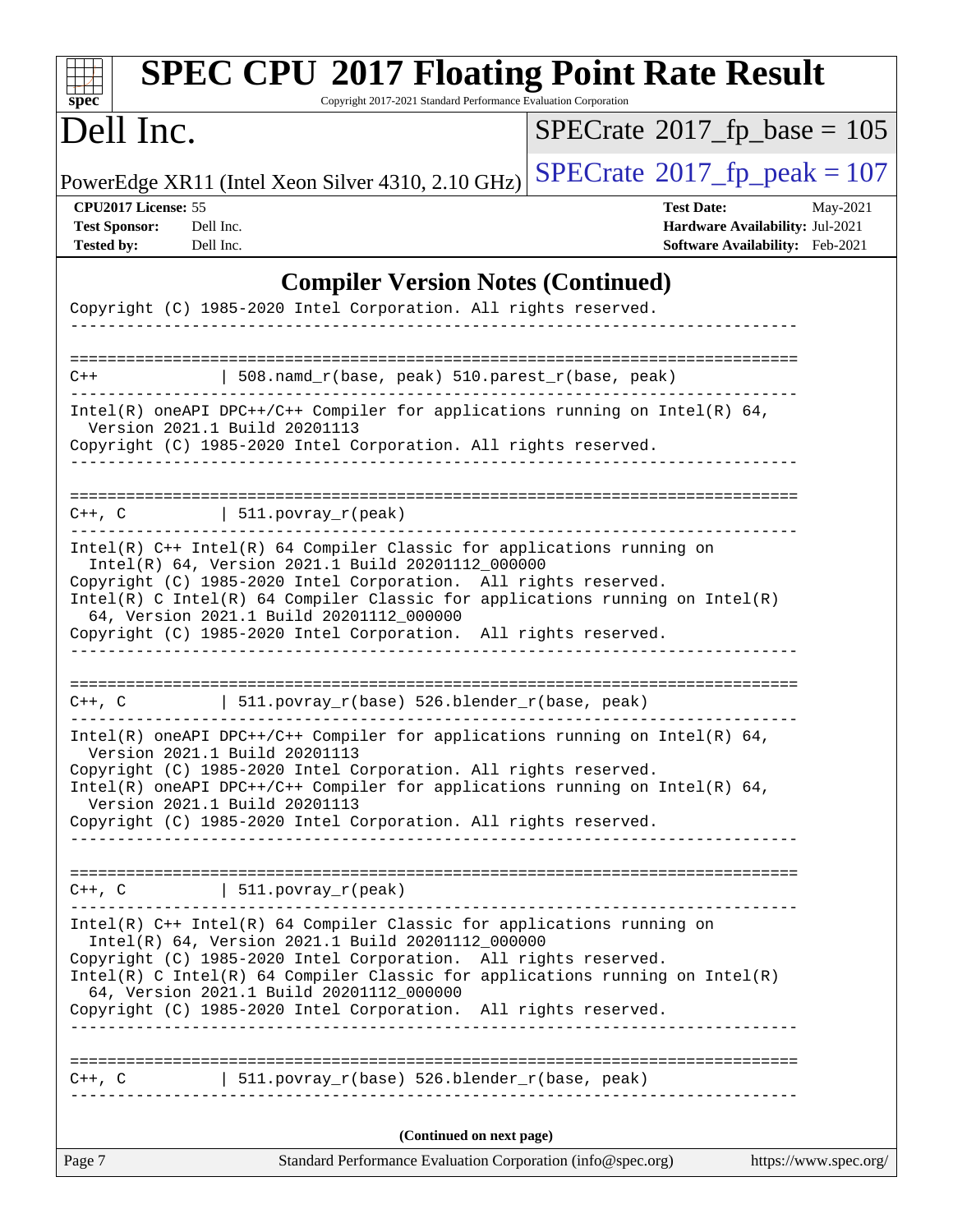

# **[SPEC CPU](http://www.spec.org/auto/cpu2017/Docs/result-fields.html#SPECCPU2017FloatingPointRateResult)[2017 Floating Point Rate Result](http://www.spec.org/auto/cpu2017/Docs/result-fields.html#SPECCPU2017FloatingPointRateResult)**

Copyright 2017-2021 Standard Performance Evaluation Corporation

# Dell Inc.

 $SPECrate$ <sup>®</sup>[2017\\_fp\\_base =](http://www.spec.org/auto/cpu2017/Docs/result-fields.html#SPECrate2017fpbase) 105

PowerEdge XR11 (Intel Xeon Silver 4310, 2.10 GHz)  $\left|$  [SPECrate](http://www.spec.org/auto/cpu2017/Docs/result-fields.html#SPECrate2017fppeak)<sup>®</sup>[2017\\_fp\\_peak = 1](http://www.spec.org/auto/cpu2017/Docs/result-fields.html#SPECrate2017fppeak)07

**[CPU2017 License:](http://www.spec.org/auto/cpu2017/Docs/result-fields.html#CPU2017License)** 55 **[Test Date:](http://www.spec.org/auto/cpu2017/Docs/result-fields.html#TestDate)** May-2021 **[Test Sponsor:](http://www.spec.org/auto/cpu2017/Docs/result-fields.html#TestSponsor)** Dell Inc. **[Hardware Availability:](http://www.spec.org/auto/cpu2017/Docs/result-fields.html#HardwareAvailability)** Jul-2021 **[Tested by:](http://www.spec.org/auto/cpu2017/Docs/result-fields.html#Testedby)** Dell Inc. **[Software Availability:](http://www.spec.org/auto/cpu2017/Docs/result-fields.html#SoftwareAvailability)** Feb-2021

### **[Compiler Version Notes \(Continued\)](http://www.spec.org/auto/cpu2017/Docs/result-fields.html#CompilerVersionNotes)**

| Version 2021.1 Build 20201113<br>Version 2021.1 Build 20201113 | Intel(R) oneAPI DPC++/C++ Compiler for applications running on Intel(R) $64$ ,<br>Copyright (C) 1985-2020 Intel Corporation. All rights reserved.<br>Intel(R) oneAPI DPC++/C++ Compiler for applications running on Intel(R) $64$ ,<br>Copyright (C) 1985-2020 Intel Corporation. All rights reserved.                                                                                                                                                                                                     |
|----------------------------------------------------------------|------------------------------------------------------------------------------------------------------------------------------------------------------------------------------------------------------------------------------------------------------------------------------------------------------------------------------------------------------------------------------------------------------------------------------------------------------------------------------------------------------------|
|                                                                | $C++$ , C, Fortran   507.cactuBSSN_r(base, peak)                                                                                                                                                                                                                                                                                                                                                                                                                                                           |
| Version 2021.1 Build 20201113<br>Version 2021.1 Build 20201113 | $Intel(R)$ oneAPI DPC++/C++ Compiler for applications running on Intel(R) 64,<br>Copyright (C) 1985-2020 Intel Corporation. All rights reserved.<br>Intel(R) oneAPI DPC++/C++ Compiler for applications running on Intel(R) $64$ ,<br>Copyright (C) 1985-2020 Intel Corporation. All rights reserved.<br>Intel(R) Fortran Intel(R) 64 Compiler Classic for applications running on<br>Intel(R) 64, Version 2021.1 Build 20201112_000000<br>Copyright (C) 1985-2020 Intel Corporation. All rights reserved. |
| Fortran                                                        | 503.bwaves_r(base, peak) 549.fotonik3d_r(base, peak)<br>  554.roms_r(base, peak)                                                                                                                                                                                                                                                                                                                                                                                                                           |
|                                                                | $Intel(R)$ Fortran Intel(R) 64 Compiler Classic for applications running on<br>Intel(R) 64, Version 2021.1 Build 20201112_000000<br>Copyright (C) 1985-2020 Intel Corporation. All rights reserved.                                                                                                                                                                                                                                                                                                        |
|                                                                | Fortran, C   521.wrf_r(base, peak) 527.cam4_r(base, peak)                                                                                                                                                                                                                                                                                                                                                                                                                                                  |
| Version 2021.1 Build 20201113                                  | $Intel(R)$ Fortran Intel(R) 64 Compiler Classic for applications running on<br>Intel(R) 64, Version 2021.1 Build 20201112_000000<br>Copyright (C) 1985-2020 Intel Corporation. All rights reserved.<br>Intel(R) oneAPI DPC++/C++ Compiler for applications running on Intel(R) $64$ ,<br>Copyright (C) 1985-2020 Intel Corporation. All rights reserved.                                                                                                                                                   |

# **[Base Compiler Invocation](http://www.spec.org/auto/cpu2017/Docs/result-fields.html#BaseCompilerInvocation)**

[C benchmarks:](http://www.spec.org/auto/cpu2017/Docs/result-fields.html#Cbenchmarks)

[icx](http://www.spec.org/cpu2017/results/res2021q3/cpu2017-20210621-27635.flags.html#user_CCbase_intel_icx_fe2d28d19ae2a5db7c42fe0f2a2aed77cb715edd4aeb23434404a8be6683fe239869bb6ca8154ca98265c2e3b9226a719a0efe2953a4a7018c379b7010ccf087)

**(Continued on next page)**

Page 8 Standard Performance Evaluation Corporation [\(info@spec.org\)](mailto:info@spec.org) <https://www.spec.org/>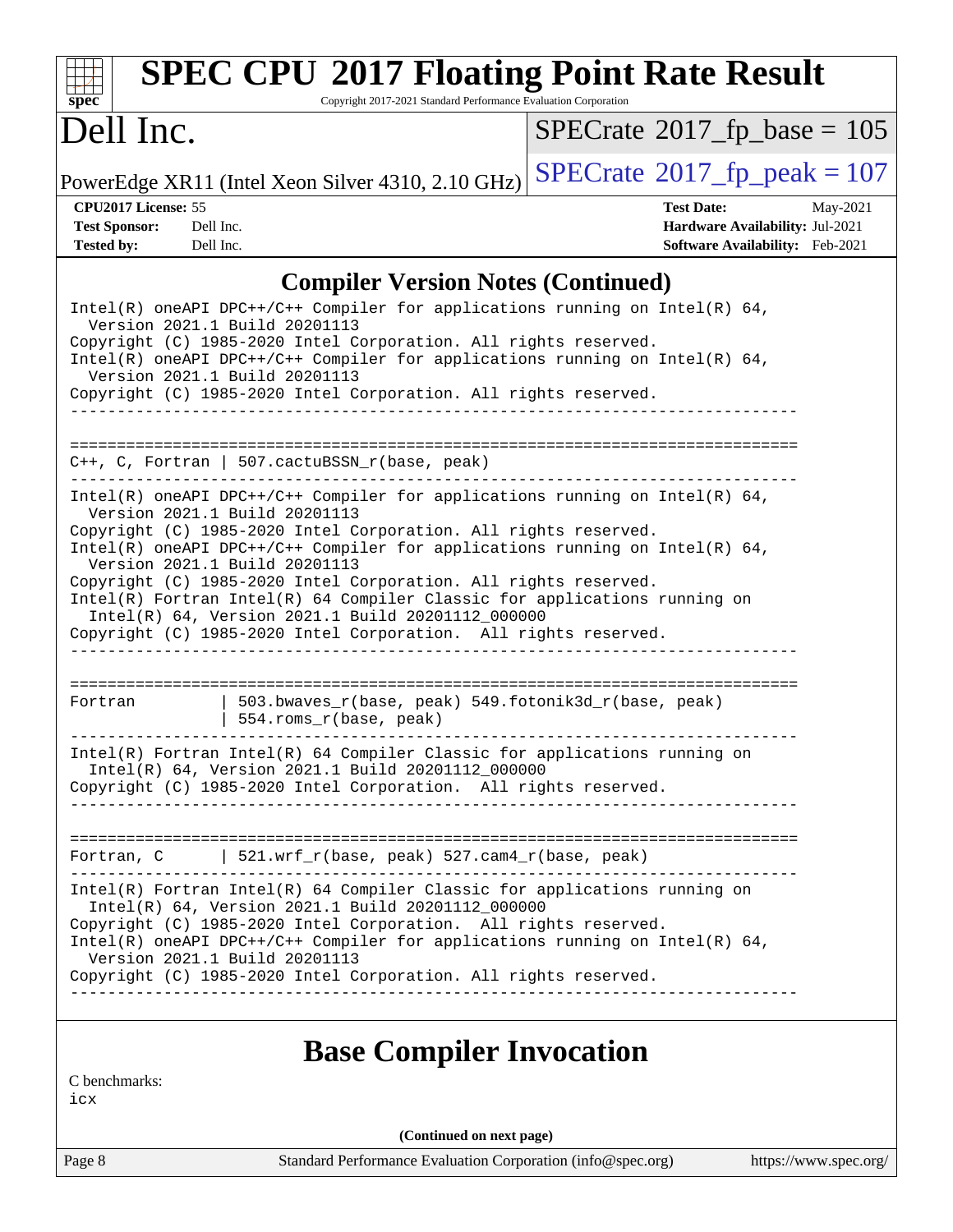| Spec                       | <b>SPEC CPU®2017 Floating Point Rate Result</b><br>Copyright 2017-2021 Standard Performance Evaluation Corporation |                                              |          |
|----------------------------|--------------------------------------------------------------------------------------------------------------------|----------------------------------------------|----------|
| Dell Inc.                  |                                                                                                                    | $SPECrate^{\circledcirc}2017$ _fp_base = 105 |          |
|                            | PowerEdge XR11 (Intel Xeon Silver 4310, 2.10 GHz)                                                                  | $ SPECrate^{\circledast}2017_fp\_peak = 107$ |          |
| <b>CPU2017 License: 55</b> |                                                                                                                    | <b>Test Date:</b>                            | May-2021 |
| <b>Test Sponsor:</b>       | Dell Inc.                                                                                                          | Hardware Availability: Jul-2021              |          |
| <b>Tested by:</b>          | Dell Inc.                                                                                                          | <b>Software Availability:</b> Feb-2021       |          |

# **[Base Compiler Invocation \(Continued\)](http://www.spec.org/auto/cpu2017/Docs/result-fields.html#BaseCompilerInvocation)**

[C++ benchmarks](http://www.spec.org/auto/cpu2017/Docs/result-fields.html#CXXbenchmarks): [icpx](http://www.spec.org/cpu2017/results/res2021q3/cpu2017-20210621-27635.flags.html#user_CXXbase_intel_icpx_1e918ed14c436bf4b9b7c8bcdd51d4539fc71b3df010bd1e9f8732d9c34c2b2914e48204a846820f3c0ebb4095dea797a5c30b458ac0b6dffac65d78f781f5ca)

[Fortran benchmarks](http://www.spec.org/auto/cpu2017/Docs/result-fields.html#Fortranbenchmarks): [ifort](http://www.spec.org/cpu2017/results/res2021q3/cpu2017-20210621-27635.flags.html#user_FCbase_intel_ifort_8111460550e3ca792625aed983ce982f94888b8b503583aa7ba2b8303487b4d8a21a13e7191a45c5fd58ff318f48f9492884d4413fa793fd88dd292cad7027ca)

[Benchmarks using both Fortran and C:](http://www.spec.org/auto/cpu2017/Docs/result-fields.html#BenchmarksusingbothFortranandC) [ifort](http://www.spec.org/cpu2017/results/res2021q3/cpu2017-20210621-27635.flags.html#user_CC_FCbase_intel_ifort_8111460550e3ca792625aed983ce982f94888b8b503583aa7ba2b8303487b4d8a21a13e7191a45c5fd58ff318f48f9492884d4413fa793fd88dd292cad7027ca) [icx](http://www.spec.org/cpu2017/results/res2021q3/cpu2017-20210621-27635.flags.html#user_CC_FCbase_intel_icx_fe2d28d19ae2a5db7c42fe0f2a2aed77cb715edd4aeb23434404a8be6683fe239869bb6ca8154ca98265c2e3b9226a719a0efe2953a4a7018c379b7010ccf087)

[Benchmarks using both C and C++](http://www.spec.org/auto/cpu2017/Docs/result-fields.html#BenchmarksusingbothCandCXX): [icpx](http://www.spec.org/cpu2017/results/res2021q3/cpu2017-20210621-27635.flags.html#user_CC_CXXbase_intel_icpx_1e918ed14c436bf4b9b7c8bcdd51d4539fc71b3df010bd1e9f8732d9c34c2b2914e48204a846820f3c0ebb4095dea797a5c30b458ac0b6dffac65d78f781f5ca) [icx](http://www.spec.org/cpu2017/results/res2021q3/cpu2017-20210621-27635.flags.html#user_CC_CXXbase_intel_icx_fe2d28d19ae2a5db7c42fe0f2a2aed77cb715edd4aeb23434404a8be6683fe239869bb6ca8154ca98265c2e3b9226a719a0efe2953a4a7018c379b7010ccf087)

[Benchmarks using Fortran, C, and C++:](http://www.spec.org/auto/cpu2017/Docs/result-fields.html#BenchmarksusingFortranCandCXX) [icpx](http://www.spec.org/cpu2017/results/res2021q3/cpu2017-20210621-27635.flags.html#user_CC_CXX_FCbase_intel_icpx_1e918ed14c436bf4b9b7c8bcdd51d4539fc71b3df010bd1e9f8732d9c34c2b2914e48204a846820f3c0ebb4095dea797a5c30b458ac0b6dffac65d78f781f5ca) [icx](http://www.spec.org/cpu2017/results/res2021q3/cpu2017-20210621-27635.flags.html#user_CC_CXX_FCbase_intel_icx_fe2d28d19ae2a5db7c42fe0f2a2aed77cb715edd4aeb23434404a8be6683fe239869bb6ca8154ca98265c2e3b9226a719a0efe2953a4a7018c379b7010ccf087) [ifort](http://www.spec.org/cpu2017/results/res2021q3/cpu2017-20210621-27635.flags.html#user_CC_CXX_FCbase_intel_ifort_8111460550e3ca792625aed983ce982f94888b8b503583aa7ba2b8303487b4d8a21a13e7191a45c5fd58ff318f48f9492884d4413fa793fd88dd292cad7027ca)

## **[Base Portability Flags](http://www.spec.org/auto/cpu2017/Docs/result-fields.html#BasePortabilityFlags)**

 503.bwaves\_r: [-DSPEC\\_LP64](http://www.spec.org/cpu2017/results/res2021q3/cpu2017-20210621-27635.flags.html#suite_basePORTABILITY503_bwaves_r_DSPEC_LP64) 507.cactuBSSN\_r: [-DSPEC\\_LP64](http://www.spec.org/cpu2017/results/res2021q3/cpu2017-20210621-27635.flags.html#suite_basePORTABILITY507_cactuBSSN_r_DSPEC_LP64) 508.namd\_r: [-DSPEC\\_LP64](http://www.spec.org/cpu2017/results/res2021q3/cpu2017-20210621-27635.flags.html#suite_basePORTABILITY508_namd_r_DSPEC_LP64) 510.parest\_r: [-DSPEC\\_LP64](http://www.spec.org/cpu2017/results/res2021q3/cpu2017-20210621-27635.flags.html#suite_basePORTABILITY510_parest_r_DSPEC_LP64) 511.povray\_r: [-DSPEC\\_LP64](http://www.spec.org/cpu2017/results/res2021q3/cpu2017-20210621-27635.flags.html#suite_basePORTABILITY511_povray_r_DSPEC_LP64) 519.lbm\_r: [-DSPEC\\_LP64](http://www.spec.org/cpu2017/results/res2021q3/cpu2017-20210621-27635.flags.html#suite_basePORTABILITY519_lbm_r_DSPEC_LP64) 521.wrf\_r: [-DSPEC\\_LP64](http://www.spec.org/cpu2017/results/res2021q3/cpu2017-20210621-27635.flags.html#suite_basePORTABILITY521_wrf_r_DSPEC_LP64) [-DSPEC\\_CASE\\_FLAG](http://www.spec.org/cpu2017/results/res2021q3/cpu2017-20210621-27635.flags.html#b521.wrf_r_baseCPORTABILITY_DSPEC_CASE_FLAG) [-convert big\\_endian](http://www.spec.org/cpu2017/results/res2021q3/cpu2017-20210621-27635.flags.html#user_baseFPORTABILITY521_wrf_r_convert_big_endian_c3194028bc08c63ac5d04de18c48ce6d347e4e562e8892b8bdbdc0214820426deb8554edfa529a3fb25a586e65a3d812c835984020483e7e73212c4d31a38223) 526.blender\_r: [-DSPEC\\_LP64](http://www.spec.org/cpu2017/results/res2021q3/cpu2017-20210621-27635.flags.html#suite_basePORTABILITY526_blender_r_DSPEC_LP64) [-DSPEC\\_LINUX](http://www.spec.org/cpu2017/results/res2021q3/cpu2017-20210621-27635.flags.html#b526.blender_r_baseCPORTABILITY_DSPEC_LINUX) [-funsigned-char](http://www.spec.org/cpu2017/results/res2021q3/cpu2017-20210621-27635.flags.html#user_baseCPORTABILITY526_blender_r_force_uchar_40c60f00ab013830e2dd6774aeded3ff59883ba5a1fc5fc14077f794d777847726e2a5858cbc7672e36e1b067e7e5c1d9a74f7176df07886a243d7cc18edfe67) 527.cam4\_r: [-DSPEC\\_LP64](http://www.spec.org/cpu2017/results/res2021q3/cpu2017-20210621-27635.flags.html#suite_basePORTABILITY527_cam4_r_DSPEC_LP64) [-DSPEC\\_CASE\\_FLAG](http://www.spec.org/cpu2017/results/res2021q3/cpu2017-20210621-27635.flags.html#b527.cam4_r_baseCPORTABILITY_DSPEC_CASE_FLAG) 538.imagick\_r: [-DSPEC\\_LP64](http://www.spec.org/cpu2017/results/res2021q3/cpu2017-20210621-27635.flags.html#suite_basePORTABILITY538_imagick_r_DSPEC_LP64) 544.nab\_r: [-DSPEC\\_LP64](http://www.spec.org/cpu2017/results/res2021q3/cpu2017-20210621-27635.flags.html#suite_basePORTABILITY544_nab_r_DSPEC_LP64) 549.fotonik3d\_r: [-DSPEC\\_LP64](http://www.spec.org/cpu2017/results/res2021q3/cpu2017-20210621-27635.flags.html#suite_basePORTABILITY549_fotonik3d_r_DSPEC_LP64) 554.roms\_r: [-DSPEC\\_LP64](http://www.spec.org/cpu2017/results/res2021q3/cpu2017-20210621-27635.flags.html#suite_basePORTABILITY554_roms_r_DSPEC_LP64)

## **[Base Optimization Flags](http://www.spec.org/auto/cpu2017/Docs/result-fields.html#BaseOptimizationFlags)**

[C benchmarks](http://www.spec.org/auto/cpu2017/Docs/result-fields.html#Cbenchmarks):

| $-w$ -std=c11 -m64 -Wl.-z.muldefs -xCORE-AVX512 -Ofast -ffast-math         |
|----------------------------------------------------------------------------|
| $-f$ lto $-mf$ pmath= $s$ se $-funroll$ -loops $-q$ opt-mem-layout-trans=4 |
| -mbranches-within-32B-boundaries -liemalloc                                |
| $-L/usr/local/iemalloc64-5.0.1/lib$                                        |

**(Continued on next page)**

Page 9 Standard Performance Evaluation Corporation [\(info@spec.org\)](mailto:info@spec.org) <https://www.spec.org/>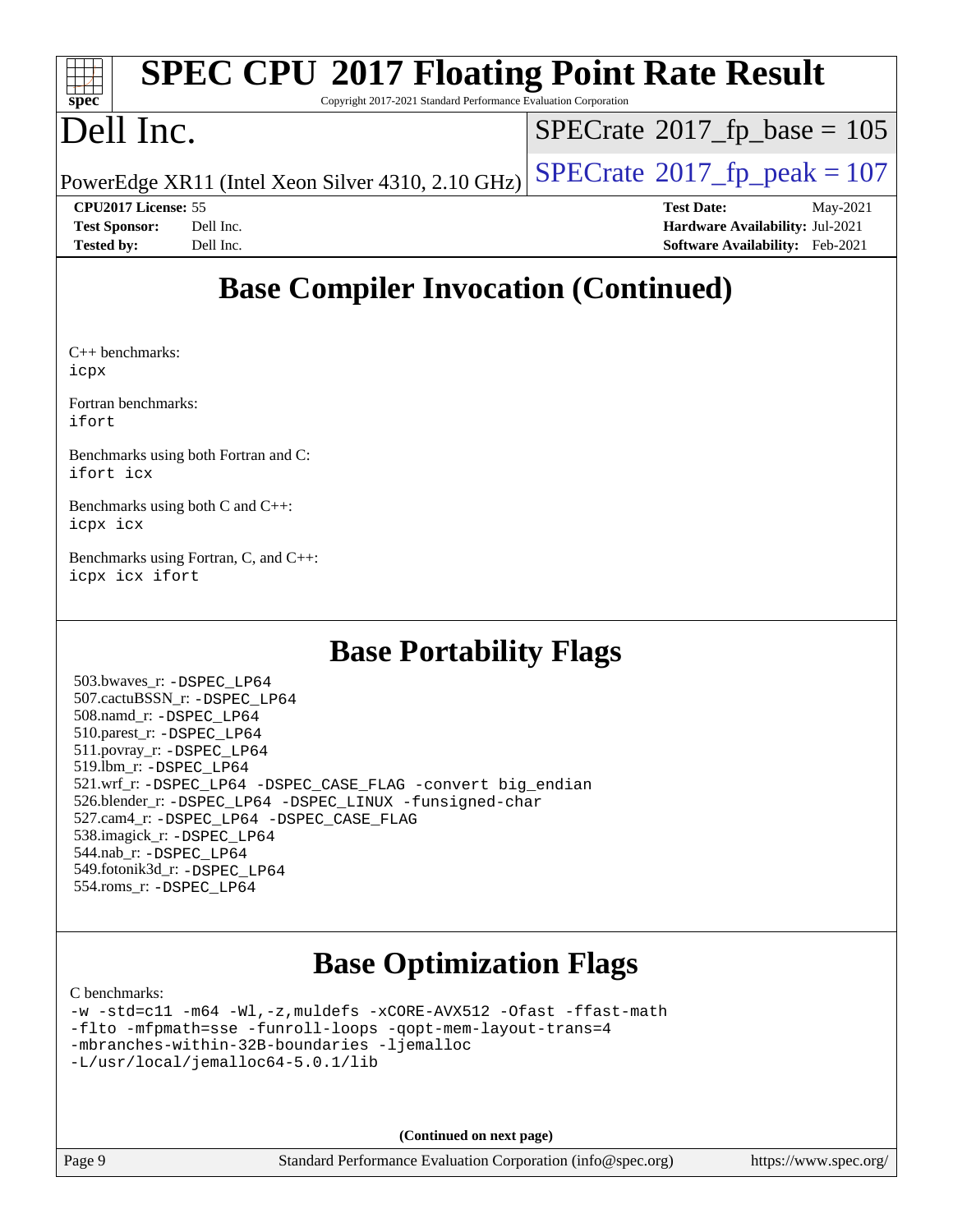

# **[SPEC CPU](http://www.spec.org/auto/cpu2017/Docs/result-fields.html#SPECCPU2017FloatingPointRateResult)[2017 Floating Point Rate Result](http://www.spec.org/auto/cpu2017/Docs/result-fields.html#SPECCPU2017FloatingPointRateResult)**

Copyright 2017-2021 Standard Performance Evaluation Corporation

# Dell Inc.

 $SPECTate$ <sup>®</sup>[2017\\_fp\\_base =](http://www.spec.org/auto/cpu2017/Docs/result-fields.html#SPECrate2017fpbase) 105

PowerEdge XR11 (Intel Xeon Silver 4310, 2.10 GHz)  $\text{SPECrate}^{\otimes}2017$  $\text{SPECrate}^{\otimes}2017$  $\text{SPECrate}^{\otimes}2017$  fp peak = 107

**[CPU2017 License:](http://www.spec.org/auto/cpu2017/Docs/result-fields.html#CPU2017License)** 55 **[Test Date:](http://www.spec.org/auto/cpu2017/Docs/result-fields.html#TestDate)** May-2021 **[Test Sponsor:](http://www.spec.org/auto/cpu2017/Docs/result-fields.html#TestSponsor)** Dell Inc. **[Hardware Availability:](http://www.spec.org/auto/cpu2017/Docs/result-fields.html#HardwareAvailability)** Jul-2021 **[Tested by:](http://www.spec.org/auto/cpu2017/Docs/result-fields.html#Testedby)** Dell Inc. **[Software Availability:](http://www.spec.org/auto/cpu2017/Docs/result-fields.html#SoftwareAvailability)** Feb-2021

# **[Base Optimization Flags \(Continued\)](http://www.spec.org/auto/cpu2017/Docs/result-fields.html#BaseOptimizationFlags)**

#### [C++ benchmarks:](http://www.spec.org/auto/cpu2017/Docs/result-fields.html#CXXbenchmarks)

[-w](http://www.spec.org/cpu2017/results/res2021q3/cpu2017-20210621-27635.flags.html#user_CXXbase_supress_warning_66fb2c4e5c1dd10f38bdd29623979399e5ae75ae6e5453792d82ef66afed381df4a8602f92cac8d2ea0fffa7b93b4b1ccb9ecad4af01c9b2fe338b2082ae3859) [-m64](http://www.spec.org/cpu2017/results/res2021q3/cpu2017-20210621-27635.flags.html#user_CXXbase_m64-icc) [-Wl,-z,muldefs](http://www.spec.org/cpu2017/results/res2021q3/cpu2017-20210621-27635.flags.html#user_CXXbase_link_force_multiple1_b4cbdb97b34bdee9ceefcfe54f4c8ea74255f0b02a4b23e853cdb0e18eb4525ac79b5a88067c842dd0ee6996c24547a27a4b99331201badda8798ef8a743f577) [-xCORE-AVX512](http://www.spec.org/cpu2017/results/res2021q3/cpu2017-20210621-27635.flags.html#user_CXXbase_f-xCORE-AVX512) [-Ofast](http://www.spec.org/cpu2017/results/res2021q3/cpu2017-20210621-27635.flags.html#user_CXXbase_f-Ofast) [-ffast-math](http://www.spec.org/cpu2017/results/res2021q3/cpu2017-20210621-27635.flags.html#user_CXXbase_f-ffast-math) [-flto](http://www.spec.org/cpu2017/results/res2021q3/cpu2017-20210621-27635.flags.html#user_CXXbase_f-flto) [-mfpmath=sse](http://www.spec.org/cpu2017/results/res2021q3/cpu2017-20210621-27635.flags.html#user_CXXbase_f-mfpmath_70eb8fac26bde974f8ab713bc9086c5621c0b8d2f6c86f38af0bd7062540daf19db5f3a066d8c6684be05d84c9b6322eb3b5be6619d967835195b93d6c02afa1) [-funroll-loops](http://www.spec.org/cpu2017/results/res2021q3/cpu2017-20210621-27635.flags.html#user_CXXbase_f-funroll-loops) [-qopt-mem-layout-trans=4](http://www.spec.org/cpu2017/results/res2021q3/cpu2017-20210621-27635.flags.html#user_CXXbase_f-qopt-mem-layout-trans_fa39e755916c150a61361b7846f310bcdf6f04e385ef281cadf3647acec3f0ae266d1a1d22d972a7087a248fd4e6ca390a3634700869573d231a252c784941a8) [-mbranches-within-32B-boundaries](http://www.spec.org/cpu2017/results/res2021q3/cpu2017-20210621-27635.flags.html#user_CXXbase_f-mbranches-within-32B-boundaries) [-ljemalloc](http://www.spec.org/cpu2017/results/res2021q3/cpu2017-20210621-27635.flags.html#user_CXXbase_jemalloc_link_lib_d1249b907c500fa1c0672f44f562e3d0f79738ae9e3c4a9c376d49f265a04b9c99b167ecedbf6711b3085be911c67ff61f150a17b3472be731631ba4d0471706) [-L/usr/local/jemalloc64-5.0.1/lib](http://www.spec.org/cpu2017/results/res2021q3/cpu2017-20210621-27635.flags.html#user_CXXbase_jemalloc_link_path64_1_cc289568b1a6c0fd3b62c91b824c27fcb5af5e8098e6ad028160d21144ef1b8aef3170d2acf0bee98a8da324cfe4f67d0a3d0c4cc4673d993d694dc2a0df248b) [Fortran benchmarks](http://www.spec.org/auto/cpu2017/Docs/result-fields.html#Fortranbenchmarks): [-w](http://www.spec.org/cpu2017/results/res2021q3/cpu2017-20210621-27635.flags.html#user_FCbase_supress_warning_66fb2c4e5c1dd10f38bdd29623979399e5ae75ae6e5453792d82ef66afed381df4a8602f92cac8d2ea0fffa7b93b4b1ccb9ecad4af01c9b2fe338b2082ae3859) [-m64](http://www.spec.org/cpu2017/results/res2021q3/cpu2017-20210621-27635.flags.html#user_FCbase_m64-icc) [-Wl,-z,muldefs](http://www.spec.org/cpu2017/results/res2021q3/cpu2017-20210621-27635.flags.html#user_FCbase_link_force_multiple1_b4cbdb97b34bdee9ceefcfe54f4c8ea74255f0b02a4b23e853cdb0e18eb4525ac79b5a88067c842dd0ee6996c24547a27a4b99331201badda8798ef8a743f577) [-xCORE-AVX512](http://www.spec.org/cpu2017/results/res2021q3/cpu2017-20210621-27635.flags.html#user_FCbase_f-xCORE-AVX512) [-O3](http://www.spec.org/cpu2017/results/res2021q3/cpu2017-20210621-27635.flags.html#user_FCbase_f-O3) [-ipo](http://www.spec.org/cpu2017/results/res2021q3/cpu2017-20210621-27635.flags.html#user_FCbase_f-ipo) [-no-prec-div](http://www.spec.org/cpu2017/results/res2021q3/cpu2017-20210621-27635.flags.html#user_FCbase_f-no-prec-div) [-qopt-prefetch](http://www.spec.org/cpu2017/results/res2021q3/cpu2017-20210621-27635.flags.html#user_FCbase_f-qopt-prefetch) [-ffinite-math-only](http://www.spec.org/cpu2017/results/res2021q3/cpu2017-20210621-27635.flags.html#user_FCbase_f_finite_math_only_cb91587bd2077682c4b38af759c288ed7c732db004271a9512da14a4f8007909a5f1427ecbf1a0fb78ff2a814402c6114ac565ca162485bbcae155b5e4258871) [-qopt-multiple-gather-scatter-by-shuffles](http://www.spec.org/cpu2017/results/res2021q3/cpu2017-20210621-27635.flags.html#user_FCbase_f-qopt-multiple-gather-scatter-by-shuffles) [-qopt-mem-layout-trans=4](http://www.spec.org/cpu2017/results/res2021q3/cpu2017-20210621-27635.flags.html#user_FCbase_f-qopt-mem-layout-trans_fa39e755916c150a61361b7846f310bcdf6f04e385ef281cadf3647acec3f0ae266d1a1d22d972a7087a248fd4e6ca390a3634700869573d231a252c784941a8) [-nostandard-realloc-lhs](http://www.spec.org/cpu2017/results/res2021q3/cpu2017-20210621-27635.flags.html#user_FCbase_f_2003_std_realloc_82b4557e90729c0f113870c07e44d33d6f5a304b4f63d4c15d2d0f1fab99f5daaed73bdb9275d9ae411527f28b936061aa8b9c8f2d63842963b95c9dd6426b8a) [-align array32byte](http://www.spec.org/cpu2017/results/res2021q3/cpu2017-20210621-27635.flags.html#user_FCbase_align_array32byte_b982fe038af199962ba9a80c053b8342c548c85b40b8e86eb3cc33dee0d7986a4af373ac2d51c3f7cf710a18d62fdce2948f201cd044323541f22fc0fffc51b6) [-auto](http://www.spec.org/cpu2017/results/res2021q3/cpu2017-20210621-27635.flags.html#user_FCbase_f-auto) [-mbranches-within-32B-boundaries](http://www.spec.org/cpu2017/results/res2021q3/cpu2017-20210621-27635.flags.html#user_FCbase_f-mbranches-within-32B-boundaries) [-ljemalloc](http://www.spec.org/cpu2017/results/res2021q3/cpu2017-20210621-27635.flags.html#user_FCbase_jemalloc_link_lib_d1249b907c500fa1c0672f44f562e3d0f79738ae9e3c4a9c376d49f265a04b9c99b167ecedbf6711b3085be911c67ff61f150a17b3472be731631ba4d0471706) [-L/usr/local/jemalloc64-5.0.1/lib](http://www.spec.org/cpu2017/results/res2021q3/cpu2017-20210621-27635.flags.html#user_FCbase_jemalloc_link_path64_1_cc289568b1a6c0fd3b62c91b824c27fcb5af5e8098e6ad028160d21144ef1b8aef3170d2acf0bee98a8da324cfe4f67d0a3d0c4cc4673d993d694dc2a0df248b) [Benchmarks using both Fortran and C](http://www.spec.org/auto/cpu2017/Docs/result-fields.html#BenchmarksusingbothFortranandC): [-w](http://www.spec.org/cpu2017/results/res2021q3/cpu2017-20210621-27635.flags.html#user_CC_FCbase_supress_warning_66fb2c4e5c1dd10f38bdd29623979399e5ae75ae6e5453792d82ef66afed381df4a8602f92cac8d2ea0fffa7b93b4b1ccb9ecad4af01c9b2fe338b2082ae3859) [-m64](http://www.spec.org/cpu2017/results/res2021q3/cpu2017-20210621-27635.flags.html#user_CC_FCbase_m64-icc) [-std=c11](http://www.spec.org/cpu2017/results/res2021q3/cpu2017-20210621-27635.flags.html#user_CC_FCbase_std-icc-std_0e1c27790398a4642dfca32ffe6c27b5796f9c2d2676156f2e42c9c44eaad0c049b1cdb667a270c34d979996257aeb8fc440bfb01818dbc9357bd9d174cb8524) [-Wl,-z,muldefs](http://www.spec.org/cpu2017/results/res2021q3/cpu2017-20210621-27635.flags.html#user_CC_FCbase_link_force_multiple1_b4cbdb97b34bdee9ceefcfe54f4c8ea74255f0b02a4b23e853cdb0e18eb4525ac79b5a88067c842dd0ee6996c24547a27a4b99331201badda8798ef8a743f577) [-xCORE-AVX512](http://www.spec.org/cpu2017/results/res2021q3/cpu2017-20210621-27635.flags.html#user_CC_FCbase_f-xCORE-AVX512) [-Ofast](http://www.spec.org/cpu2017/results/res2021q3/cpu2017-20210621-27635.flags.html#user_CC_FCbase_f-Ofast) [-ffast-math](http://www.spec.org/cpu2017/results/res2021q3/cpu2017-20210621-27635.flags.html#user_CC_FCbase_f-ffast-math) [-flto](http://www.spec.org/cpu2017/results/res2021q3/cpu2017-20210621-27635.flags.html#user_CC_FCbase_f-flto) [-mfpmath=sse](http://www.spec.org/cpu2017/results/res2021q3/cpu2017-20210621-27635.flags.html#user_CC_FCbase_f-mfpmath_70eb8fac26bde974f8ab713bc9086c5621c0b8d2f6c86f38af0bd7062540daf19db5f3a066d8c6684be05d84c9b6322eb3b5be6619d967835195b93d6c02afa1) [-funroll-loops](http://www.spec.org/cpu2017/results/res2021q3/cpu2017-20210621-27635.flags.html#user_CC_FCbase_f-funroll-loops) [-qopt-mem-layout-trans=4](http://www.spec.org/cpu2017/results/res2021q3/cpu2017-20210621-27635.flags.html#user_CC_FCbase_f-qopt-mem-layout-trans_fa39e755916c150a61361b7846f310bcdf6f04e385ef281cadf3647acec3f0ae266d1a1d22d972a7087a248fd4e6ca390a3634700869573d231a252c784941a8) [-O3](http://www.spec.org/cpu2017/results/res2021q3/cpu2017-20210621-27635.flags.html#user_CC_FCbase_f-O3) [-ipo](http://www.spec.org/cpu2017/results/res2021q3/cpu2017-20210621-27635.flags.html#user_CC_FCbase_f-ipo) [-no-prec-div](http://www.spec.org/cpu2017/results/res2021q3/cpu2017-20210621-27635.flags.html#user_CC_FCbase_f-no-prec-div) [-qopt-prefetch](http://www.spec.org/cpu2017/results/res2021q3/cpu2017-20210621-27635.flags.html#user_CC_FCbase_f-qopt-prefetch) [-ffinite-math-only](http://www.spec.org/cpu2017/results/res2021q3/cpu2017-20210621-27635.flags.html#user_CC_FCbase_f_finite_math_only_cb91587bd2077682c4b38af759c288ed7c732db004271a9512da14a4f8007909a5f1427ecbf1a0fb78ff2a814402c6114ac565ca162485bbcae155b5e4258871) [-qopt-multiple-gather-scatter-by-shuffles](http://www.spec.org/cpu2017/results/res2021q3/cpu2017-20210621-27635.flags.html#user_CC_FCbase_f-qopt-multiple-gather-scatter-by-shuffles) [-mbranches-within-32B-boundaries](http://www.spec.org/cpu2017/results/res2021q3/cpu2017-20210621-27635.flags.html#user_CC_FCbase_f-mbranches-within-32B-boundaries) [-nostandard-realloc-lhs](http://www.spec.org/cpu2017/results/res2021q3/cpu2017-20210621-27635.flags.html#user_CC_FCbase_f_2003_std_realloc_82b4557e90729c0f113870c07e44d33d6f5a304b4f63d4c15d2d0f1fab99f5daaed73bdb9275d9ae411527f28b936061aa8b9c8f2d63842963b95c9dd6426b8a) [-align array32byte](http://www.spec.org/cpu2017/results/res2021q3/cpu2017-20210621-27635.flags.html#user_CC_FCbase_align_array32byte_b982fe038af199962ba9a80c053b8342c548c85b40b8e86eb3cc33dee0d7986a4af373ac2d51c3f7cf710a18d62fdce2948f201cd044323541f22fc0fffc51b6) [-auto](http://www.spec.org/cpu2017/results/res2021q3/cpu2017-20210621-27635.flags.html#user_CC_FCbase_f-auto) [-ljemalloc](http://www.spec.org/cpu2017/results/res2021q3/cpu2017-20210621-27635.flags.html#user_CC_FCbase_jemalloc_link_lib_d1249b907c500fa1c0672f44f562e3d0f79738ae9e3c4a9c376d49f265a04b9c99b167ecedbf6711b3085be911c67ff61f150a17b3472be731631ba4d0471706) [-L/usr/local/jemalloc64-5.0.1/lib](http://www.spec.org/cpu2017/results/res2021q3/cpu2017-20210621-27635.flags.html#user_CC_FCbase_jemalloc_link_path64_1_cc289568b1a6c0fd3b62c91b824c27fcb5af5e8098e6ad028160d21144ef1b8aef3170d2acf0bee98a8da324cfe4f67d0a3d0c4cc4673d993d694dc2a0df248b) [Benchmarks using both C and C++](http://www.spec.org/auto/cpu2017/Docs/result-fields.html#BenchmarksusingbothCandCXX): [-w](http://www.spec.org/cpu2017/results/res2021q3/cpu2017-20210621-27635.flags.html#user_CC_CXXbase_supress_warning_66fb2c4e5c1dd10f38bdd29623979399e5ae75ae6e5453792d82ef66afed381df4a8602f92cac8d2ea0fffa7b93b4b1ccb9ecad4af01c9b2fe338b2082ae3859) [-m64](http://www.spec.org/cpu2017/results/res2021q3/cpu2017-20210621-27635.flags.html#user_CC_CXXbase_m64-icc) [-std=c11](http://www.spec.org/cpu2017/results/res2021q3/cpu2017-20210621-27635.flags.html#user_CC_CXXbase_std-icc-std_0e1c27790398a4642dfca32ffe6c27b5796f9c2d2676156f2e42c9c44eaad0c049b1cdb667a270c34d979996257aeb8fc440bfb01818dbc9357bd9d174cb8524) [-Wl,-z,muldefs](http://www.spec.org/cpu2017/results/res2021q3/cpu2017-20210621-27635.flags.html#user_CC_CXXbase_link_force_multiple1_b4cbdb97b34bdee9ceefcfe54f4c8ea74255f0b02a4b23e853cdb0e18eb4525ac79b5a88067c842dd0ee6996c24547a27a4b99331201badda8798ef8a743f577) [-xCORE-AVX512](http://www.spec.org/cpu2017/results/res2021q3/cpu2017-20210621-27635.flags.html#user_CC_CXXbase_f-xCORE-AVX512) [-Ofast](http://www.spec.org/cpu2017/results/res2021q3/cpu2017-20210621-27635.flags.html#user_CC_CXXbase_f-Ofast) [-ffast-math](http://www.spec.org/cpu2017/results/res2021q3/cpu2017-20210621-27635.flags.html#user_CC_CXXbase_f-ffast-math) [-flto](http://www.spec.org/cpu2017/results/res2021q3/cpu2017-20210621-27635.flags.html#user_CC_CXXbase_f-flto) [-mfpmath=sse](http://www.spec.org/cpu2017/results/res2021q3/cpu2017-20210621-27635.flags.html#user_CC_CXXbase_f-mfpmath_70eb8fac26bde974f8ab713bc9086c5621c0b8d2f6c86f38af0bd7062540daf19db5f3a066d8c6684be05d84c9b6322eb3b5be6619d967835195b93d6c02afa1) [-funroll-loops](http://www.spec.org/cpu2017/results/res2021q3/cpu2017-20210621-27635.flags.html#user_CC_CXXbase_f-funroll-loops) [-qopt-mem-layout-trans=4](http://www.spec.org/cpu2017/results/res2021q3/cpu2017-20210621-27635.flags.html#user_CC_CXXbase_f-qopt-mem-layout-trans_fa39e755916c150a61361b7846f310bcdf6f04e385ef281cadf3647acec3f0ae266d1a1d22d972a7087a248fd4e6ca390a3634700869573d231a252c784941a8) [-mbranches-within-32B-boundaries](http://www.spec.org/cpu2017/results/res2021q3/cpu2017-20210621-27635.flags.html#user_CC_CXXbase_f-mbranches-within-32B-boundaries) [-ljemalloc](http://www.spec.org/cpu2017/results/res2021q3/cpu2017-20210621-27635.flags.html#user_CC_CXXbase_jemalloc_link_lib_d1249b907c500fa1c0672f44f562e3d0f79738ae9e3c4a9c376d49f265a04b9c99b167ecedbf6711b3085be911c67ff61f150a17b3472be731631ba4d0471706) [-L/usr/local/jemalloc64-5.0.1/lib](http://www.spec.org/cpu2017/results/res2021q3/cpu2017-20210621-27635.flags.html#user_CC_CXXbase_jemalloc_link_path64_1_cc289568b1a6c0fd3b62c91b824c27fcb5af5e8098e6ad028160d21144ef1b8aef3170d2acf0bee98a8da324cfe4f67d0a3d0c4cc4673d993d694dc2a0df248b) [Benchmarks using Fortran, C, and C++:](http://www.spec.org/auto/cpu2017/Docs/result-fields.html#BenchmarksusingFortranCandCXX) [-w](http://www.spec.org/cpu2017/results/res2021q3/cpu2017-20210621-27635.flags.html#user_CC_CXX_FCbase_supress_warning_66fb2c4e5c1dd10f38bdd29623979399e5ae75ae6e5453792d82ef66afed381df4a8602f92cac8d2ea0fffa7b93b4b1ccb9ecad4af01c9b2fe338b2082ae3859) [-m64](http://www.spec.org/cpu2017/results/res2021q3/cpu2017-20210621-27635.flags.html#user_CC_CXX_FCbase_m64-icc) [-std=c11](http://www.spec.org/cpu2017/results/res2021q3/cpu2017-20210621-27635.flags.html#user_CC_CXX_FCbase_std-icc-std_0e1c27790398a4642dfca32ffe6c27b5796f9c2d2676156f2e42c9c44eaad0c049b1cdb667a270c34d979996257aeb8fc440bfb01818dbc9357bd9d174cb8524) [-Wl,-z,muldefs](http://www.spec.org/cpu2017/results/res2021q3/cpu2017-20210621-27635.flags.html#user_CC_CXX_FCbase_link_force_multiple1_b4cbdb97b34bdee9ceefcfe54f4c8ea74255f0b02a4b23e853cdb0e18eb4525ac79b5a88067c842dd0ee6996c24547a27a4b99331201badda8798ef8a743f577) [-xCORE-AVX512](http://www.spec.org/cpu2017/results/res2021q3/cpu2017-20210621-27635.flags.html#user_CC_CXX_FCbase_f-xCORE-AVX512) [-Ofast](http://www.spec.org/cpu2017/results/res2021q3/cpu2017-20210621-27635.flags.html#user_CC_CXX_FCbase_f-Ofast) [-ffast-math](http://www.spec.org/cpu2017/results/res2021q3/cpu2017-20210621-27635.flags.html#user_CC_CXX_FCbase_f-ffast-math) [-flto](http://www.spec.org/cpu2017/results/res2021q3/cpu2017-20210621-27635.flags.html#user_CC_CXX_FCbase_f-flto) [-mfpmath=sse](http://www.spec.org/cpu2017/results/res2021q3/cpu2017-20210621-27635.flags.html#user_CC_CXX_FCbase_f-mfpmath_70eb8fac26bde974f8ab713bc9086c5621c0b8d2f6c86f38af0bd7062540daf19db5f3a066d8c6684be05d84c9b6322eb3b5be6619d967835195b93d6c02afa1) [-funroll-loops](http://www.spec.org/cpu2017/results/res2021q3/cpu2017-20210621-27635.flags.html#user_CC_CXX_FCbase_f-funroll-loops) [-qopt-mem-layout-trans=4](http://www.spec.org/cpu2017/results/res2021q3/cpu2017-20210621-27635.flags.html#user_CC_CXX_FCbase_f-qopt-mem-layout-trans_fa39e755916c150a61361b7846f310bcdf6f04e385ef281cadf3647acec3f0ae266d1a1d22d972a7087a248fd4e6ca390a3634700869573d231a252c784941a8) [-O3](http://www.spec.org/cpu2017/results/res2021q3/cpu2017-20210621-27635.flags.html#user_CC_CXX_FCbase_f-O3) [-no-prec-div](http://www.spec.org/cpu2017/results/res2021q3/cpu2017-20210621-27635.flags.html#user_CC_CXX_FCbase_f-no-prec-div) [-qopt-prefetch](http://www.spec.org/cpu2017/results/res2021q3/cpu2017-20210621-27635.flags.html#user_CC_CXX_FCbase_f-qopt-prefetch) [-ffinite-math-only](http://www.spec.org/cpu2017/results/res2021q3/cpu2017-20210621-27635.flags.html#user_CC_CXX_FCbase_f_finite_math_only_cb91587bd2077682c4b38af759c288ed7c732db004271a9512da14a4f8007909a5f1427ecbf1a0fb78ff2a814402c6114ac565ca162485bbcae155b5e4258871) [-qopt-multiple-gather-scatter-by-shuffles](http://www.spec.org/cpu2017/results/res2021q3/cpu2017-20210621-27635.flags.html#user_CC_CXX_FCbase_f-qopt-multiple-gather-scatter-by-shuffles) [-mbranches-within-32B-boundaries](http://www.spec.org/cpu2017/results/res2021q3/cpu2017-20210621-27635.flags.html#user_CC_CXX_FCbase_f-mbranches-within-32B-boundaries) [-nostandard-realloc-lhs](http://www.spec.org/cpu2017/results/res2021q3/cpu2017-20210621-27635.flags.html#user_CC_CXX_FCbase_f_2003_std_realloc_82b4557e90729c0f113870c07e44d33d6f5a304b4f63d4c15d2d0f1fab99f5daaed73bdb9275d9ae411527f28b936061aa8b9c8f2d63842963b95c9dd6426b8a)

[-align array32byte](http://www.spec.org/cpu2017/results/res2021q3/cpu2017-20210621-27635.flags.html#user_CC_CXX_FCbase_align_array32byte_b982fe038af199962ba9a80c053b8342c548c85b40b8e86eb3cc33dee0d7986a4af373ac2d51c3f7cf710a18d62fdce2948f201cd044323541f22fc0fffc51b6) [-auto](http://www.spec.org/cpu2017/results/res2021q3/cpu2017-20210621-27635.flags.html#user_CC_CXX_FCbase_f-auto) [-ljemalloc](http://www.spec.org/cpu2017/results/res2021q3/cpu2017-20210621-27635.flags.html#user_CC_CXX_FCbase_jemalloc_link_lib_d1249b907c500fa1c0672f44f562e3d0f79738ae9e3c4a9c376d49f265a04b9c99b167ecedbf6711b3085be911c67ff61f150a17b3472be731631ba4d0471706) [-L/usr/local/jemalloc64-5.0.1/lib](http://www.spec.org/cpu2017/results/res2021q3/cpu2017-20210621-27635.flags.html#user_CC_CXX_FCbase_jemalloc_link_path64_1_cc289568b1a6c0fd3b62c91b824c27fcb5af5e8098e6ad028160d21144ef1b8aef3170d2acf0bee98a8da324cfe4f67d0a3d0c4cc4673d993d694dc2a0df248b)

# **[Peak Compiler Invocation](http://www.spec.org/auto/cpu2017/Docs/result-fields.html#PeakCompilerInvocation)**

[C benchmarks](http://www.spec.org/auto/cpu2017/Docs/result-fields.html#Cbenchmarks): [icx](http://www.spec.org/cpu2017/results/res2021q3/cpu2017-20210621-27635.flags.html#user_CCpeak_intel_icx_fe2d28d19ae2a5db7c42fe0f2a2aed77cb715edd4aeb23434404a8be6683fe239869bb6ca8154ca98265c2e3b9226a719a0efe2953a4a7018c379b7010ccf087)

[C++ benchmarks:](http://www.spec.org/auto/cpu2017/Docs/result-fields.html#CXXbenchmarks) [icpx](http://www.spec.org/cpu2017/results/res2021q3/cpu2017-20210621-27635.flags.html#user_CXXpeak_intel_icpx_1e918ed14c436bf4b9b7c8bcdd51d4539fc71b3df010bd1e9f8732d9c34c2b2914e48204a846820f3c0ebb4095dea797a5c30b458ac0b6dffac65d78f781f5ca)

**(Continued on next page)**

Page 10 Standard Performance Evaluation Corporation [\(info@spec.org\)](mailto:info@spec.org) <https://www.spec.org/>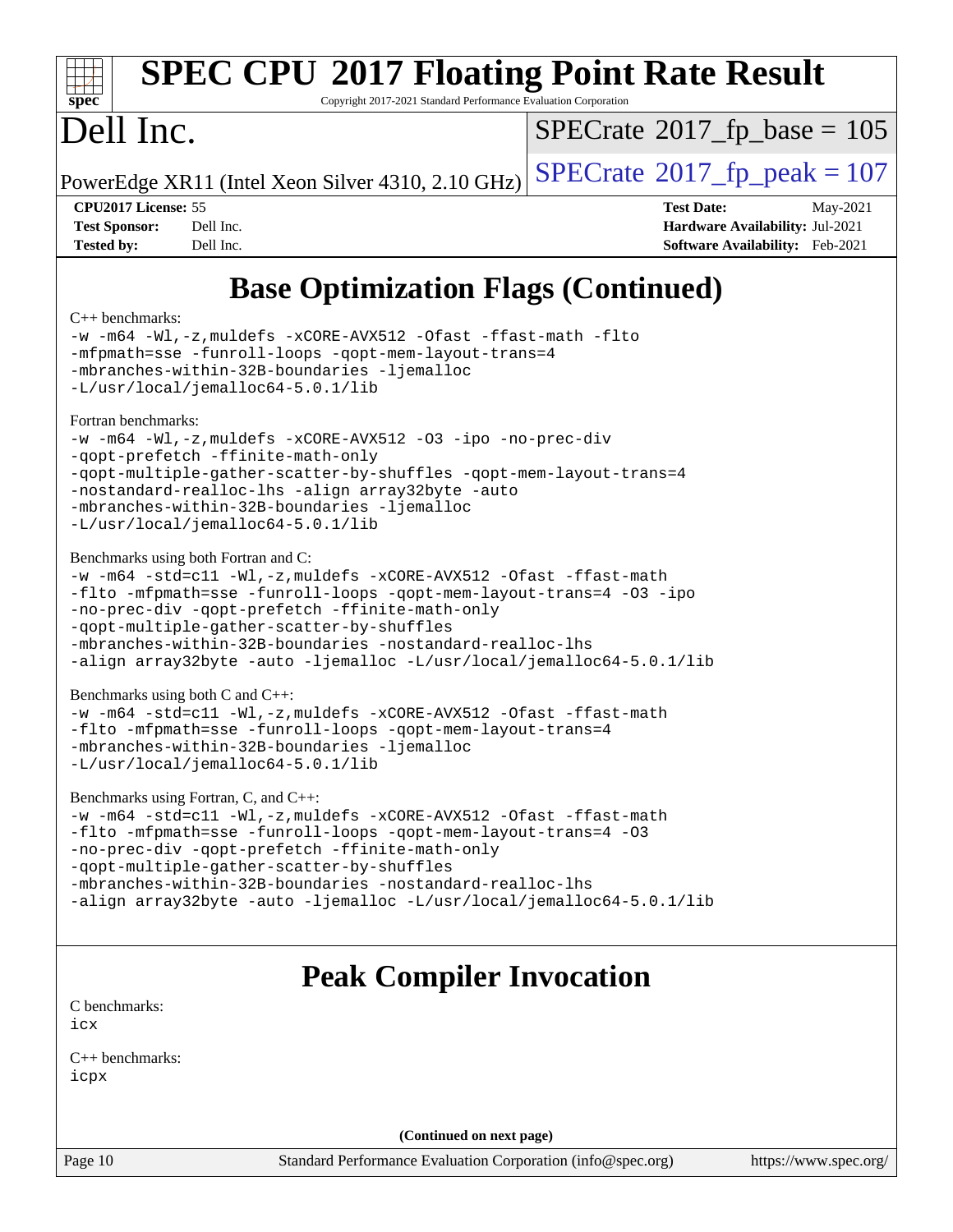#### **[spec](http://www.spec.org/) [SPEC CPU](http://www.spec.org/auto/cpu2017/Docs/result-fields.html#SPECCPU2017FloatingPointRateResult)[2017 Floating Point Rate Result](http://www.spec.org/auto/cpu2017/Docs/result-fields.html#SPECCPU2017FloatingPointRateResult)** Copyright 2017-2021 Standard Performance Evaluation Corporation Dell Inc. PowerEdge XR11 (Intel Xeon Silver 4310, 2.10 GHz)  $\left|$  [SPECrate](http://www.spec.org/auto/cpu2017/Docs/result-fields.html#SPECrate2017fppeak)<sup>®</sup>[2017\\_fp\\_peak = 1](http://www.spec.org/auto/cpu2017/Docs/result-fields.html#SPECrate2017fppeak)07  $SPECrate$ <sup>®</sup>[2017\\_fp\\_base =](http://www.spec.org/auto/cpu2017/Docs/result-fields.html#SPECrate2017fpbase) 105

**[CPU2017 License:](http://www.spec.org/auto/cpu2017/Docs/result-fields.html#CPU2017License)** 55 **[Test Date:](http://www.spec.org/auto/cpu2017/Docs/result-fields.html#TestDate)** May-2021 **[Test Sponsor:](http://www.spec.org/auto/cpu2017/Docs/result-fields.html#TestSponsor)** Dell Inc. **[Hardware Availability:](http://www.spec.org/auto/cpu2017/Docs/result-fields.html#HardwareAvailability)** Jul-2021 **[Tested by:](http://www.spec.org/auto/cpu2017/Docs/result-fields.html#Testedby)** Dell Inc. **[Software Availability:](http://www.spec.org/auto/cpu2017/Docs/result-fields.html#SoftwareAvailability)** Feb-2021

# **[Peak Compiler Invocation \(Continued\)](http://www.spec.org/auto/cpu2017/Docs/result-fields.html#PeakCompilerInvocation)**

[Fortran benchmarks](http://www.spec.org/auto/cpu2017/Docs/result-fields.html#Fortranbenchmarks): [ifort](http://www.spec.org/cpu2017/results/res2021q3/cpu2017-20210621-27635.flags.html#user_FCpeak_intel_ifort_8111460550e3ca792625aed983ce982f94888b8b503583aa7ba2b8303487b4d8a21a13e7191a45c5fd58ff318f48f9492884d4413fa793fd88dd292cad7027ca)

[Benchmarks using both Fortran and C](http://www.spec.org/auto/cpu2017/Docs/result-fields.html#BenchmarksusingbothFortranandC): [ifort](http://www.spec.org/cpu2017/results/res2021q3/cpu2017-20210621-27635.flags.html#user_CC_FCpeak_intel_ifort_8111460550e3ca792625aed983ce982f94888b8b503583aa7ba2b8303487b4d8a21a13e7191a45c5fd58ff318f48f9492884d4413fa793fd88dd292cad7027ca) [icx](http://www.spec.org/cpu2017/results/res2021q3/cpu2017-20210621-27635.flags.html#user_CC_FCpeak_intel_icx_fe2d28d19ae2a5db7c42fe0f2a2aed77cb715edd4aeb23434404a8be6683fe239869bb6ca8154ca98265c2e3b9226a719a0efe2953a4a7018c379b7010ccf087)

[Benchmarks using both C and C++](http://www.spec.org/auto/cpu2017/Docs/result-fields.html#BenchmarksusingbothCandCXX):

511.povray\_r: [icpc](http://www.spec.org/cpu2017/results/res2021q3/cpu2017-20210621-27635.flags.html#user_peakCXXLD511_povray_r_intel_icpc_c510b6838c7f56d33e37e94d029a35b4a7bccf4766a728ee175e80a419847e808290a9b78be685c44ab727ea267ec2f070ec5dc83b407c0218cded6866a35d07) [icc](http://www.spec.org/cpu2017/results/res2021q3/cpu2017-20210621-27635.flags.html#user_peakCC511_povray_r_intel_icc_66fc1ee009f7361af1fbd72ca7dcefbb700085f36577c54f309893dd4ec40d12360134090235512931783d35fd58c0460139e722d5067c5574d8eaf2b3e37e92)

526.blender\_r: [icpx](http://www.spec.org/cpu2017/results/res2021q3/cpu2017-20210621-27635.flags.html#user_peakCXXLD526_blender_r_intel_icpx_1e918ed14c436bf4b9b7c8bcdd51d4539fc71b3df010bd1e9f8732d9c34c2b2914e48204a846820f3c0ebb4095dea797a5c30b458ac0b6dffac65d78f781f5ca) [icx](http://www.spec.org/cpu2017/results/res2021q3/cpu2017-20210621-27635.flags.html#user_peakCC526_blender_r_intel_icx_fe2d28d19ae2a5db7c42fe0f2a2aed77cb715edd4aeb23434404a8be6683fe239869bb6ca8154ca98265c2e3b9226a719a0efe2953a4a7018c379b7010ccf087)

[Benchmarks using Fortran, C, and C++:](http://www.spec.org/auto/cpu2017/Docs/result-fields.html#BenchmarksusingFortranCandCXX) [icpx](http://www.spec.org/cpu2017/results/res2021q3/cpu2017-20210621-27635.flags.html#user_CC_CXX_FCpeak_intel_icpx_1e918ed14c436bf4b9b7c8bcdd51d4539fc71b3df010bd1e9f8732d9c34c2b2914e48204a846820f3c0ebb4095dea797a5c30b458ac0b6dffac65d78f781f5ca) [icx](http://www.spec.org/cpu2017/results/res2021q3/cpu2017-20210621-27635.flags.html#user_CC_CXX_FCpeak_intel_icx_fe2d28d19ae2a5db7c42fe0f2a2aed77cb715edd4aeb23434404a8be6683fe239869bb6ca8154ca98265c2e3b9226a719a0efe2953a4a7018c379b7010ccf087) [ifort](http://www.spec.org/cpu2017/results/res2021q3/cpu2017-20210621-27635.flags.html#user_CC_CXX_FCpeak_intel_ifort_8111460550e3ca792625aed983ce982f94888b8b503583aa7ba2b8303487b4d8a21a13e7191a45c5fd58ff318f48f9492884d4413fa793fd88dd292cad7027ca)

## **[Peak Portability Flags](http://www.spec.org/auto/cpu2017/Docs/result-fields.html#PeakPortabilityFlags)**

Same as Base Portability Flags

# **[Peak Optimization Flags](http://www.spec.org/auto/cpu2017/Docs/result-fields.html#PeakOptimizationFlags)**

[C benchmarks](http://www.spec.org/auto/cpu2017/Docs/result-fields.html#Cbenchmarks):

519.lbm\_r: basepeak = yes

538.imagick\_r: basepeak = yes

 544.nab\_r: [-w](http://www.spec.org/cpu2017/results/res2021q3/cpu2017-20210621-27635.flags.html#user_peakCCLD544_nab_r_supress_warning_66fb2c4e5c1dd10f38bdd29623979399e5ae75ae6e5453792d82ef66afed381df4a8602f92cac8d2ea0fffa7b93b4b1ccb9ecad4af01c9b2fe338b2082ae3859) [-std=c11](http://www.spec.org/cpu2017/results/res2021q3/cpu2017-20210621-27635.flags.html#user_peakCCLD544_nab_r_std-icc-std_0e1c27790398a4642dfca32ffe6c27b5796f9c2d2676156f2e42c9c44eaad0c049b1cdb667a270c34d979996257aeb8fc440bfb01818dbc9357bd9d174cb8524) [-m64](http://www.spec.org/cpu2017/results/res2021q3/cpu2017-20210621-27635.flags.html#user_peakCCLD544_nab_r_m64-icc) [-Wl,-z,muldefs](http://www.spec.org/cpu2017/results/res2021q3/cpu2017-20210621-27635.flags.html#user_peakEXTRA_LDFLAGS544_nab_r_link_force_multiple1_b4cbdb97b34bdee9ceefcfe54f4c8ea74255f0b02a4b23e853cdb0e18eb4525ac79b5a88067c842dd0ee6996c24547a27a4b99331201badda8798ef8a743f577) [-xCORE-AVX512](http://www.spec.org/cpu2017/results/res2021q3/cpu2017-20210621-27635.flags.html#user_peakCOPTIMIZE544_nab_r_f-xCORE-AVX512) [-flto](http://www.spec.org/cpu2017/results/res2021q3/cpu2017-20210621-27635.flags.html#user_peakCOPTIMIZE544_nab_r_f-flto) [-Ofast](http://www.spec.org/cpu2017/results/res2021q3/cpu2017-20210621-27635.flags.html#user_peakCOPTIMIZE544_nab_r_f-Ofast) [-qopt-mem-layout-trans=4](http://www.spec.org/cpu2017/results/res2021q3/cpu2017-20210621-27635.flags.html#user_peakCOPTIMIZE544_nab_r_f-qopt-mem-layout-trans_fa39e755916c150a61361b7846f310bcdf6f04e385ef281cadf3647acec3f0ae266d1a1d22d972a7087a248fd4e6ca390a3634700869573d231a252c784941a8) [-fimf-accuracy-bits=14:sqrt](http://www.spec.org/cpu2017/results/res2021q3/cpu2017-20210621-27635.flags.html#user_peakEXTRA_OPTIMIZE544_nab_r_f-imf-accuracy-bits_dec3764af0c61f52590ca8f859bc2b38948cb3a9f4bd45f959a8dd6743142ff5c0d5c89fdfba8d7c6d41a5122d7dc4d32797a5effd20a981baa30839b7373d7d)

[-mbranches-within-32B-boundaries](http://www.spec.org/cpu2017/results/res2021q3/cpu2017-20210621-27635.flags.html#user_peakEXTRA_COPTIMIZE544_nab_r_f-mbranches-within-32B-boundaries) [-ljemalloc](http://www.spec.org/cpu2017/results/res2021q3/cpu2017-20210621-27635.flags.html#user_peakEXTRA_LIBS544_nab_r_jemalloc_link_lib_d1249b907c500fa1c0672f44f562e3d0f79738ae9e3c4a9c376d49f265a04b9c99b167ecedbf6711b3085be911c67ff61f150a17b3472be731631ba4d0471706) [-L/usr/local/jemalloc64-5.0.1/lib](http://www.spec.org/cpu2017/results/res2021q3/cpu2017-20210621-27635.flags.html#user_peakEXTRA_LIBS544_nab_r_jemalloc_link_path64_1_cc289568b1a6c0fd3b62c91b824c27fcb5af5e8098e6ad028160d21144ef1b8aef3170d2acf0bee98a8da324cfe4f67d0a3d0c4cc4673d993d694dc2a0df248b)

[C++ benchmarks:](http://www.spec.org/auto/cpu2017/Docs/result-fields.html#CXXbenchmarks)

508.namd\_r: basepeak = yes

 510.parest\_r: [-w](http://www.spec.org/cpu2017/results/res2021q3/cpu2017-20210621-27635.flags.html#user_peakCXXLD510_parest_r_supress_warning_66fb2c4e5c1dd10f38bdd29623979399e5ae75ae6e5453792d82ef66afed381df4a8602f92cac8d2ea0fffa7b93b4b1ccb9ecad4af01c9b2fe338b2082ae3859) [-m64](http://www.spec.org/cpu2017/results/res2021q3/cpu2017-20210621-27635.flags.html#user_peakCXXLD510_parest_r_m64-icc) [-Wl,-z,muldefs](http://www.spec.org/cpu2017/results/res2021q3/cpu2017-20210621-27635.flags.html#user_peakEXTRA_LDFLAGS510_parest_r_link_force_multiple1_b4cbdb97b34bdee9ceefcfe54f4c8ea74255f0b02a4b23e853cdb0e18eb4525ac79b5a88067c842dd0ee6996c24547a27a4b99331201badda8798ef8a743f577) [-xCORE-AVX512](http://www.spec.org/cpu2017/results/res2021q3/cpu2017-20210621-27635.flags.html#user_peakCXXOPTIMIZE510_parest_r_f-xCORE-AVX512) [-Ofast](http://www.spec.org/cpu2017/results/res2021q3/cpu2017-20210621-27635.flags.html#user_peakCXXOPTIMIZE510_parest_r_f-Ofast) [-ffast-math](http://www.spec.org/cpu2017/results/res2021q3/cpu2017-20210621-27635.flags.html#user_peakCXXOPTIMIZE510_parest_r_f-ffast-math) [-flto](http://www.spec.org/cpu2017/results/res2021q3/cpu2017-20210621-27635.flags.html#user_peakCXXOPTIMIZE510_parest_r_f-flto) [-mfpmath=sse](http://www.spec.org/cpu2017/results/res2021q3/cpu2017-20210621-27635.flags.html#user_peakCXXOPTIMIZE510_parest_r_f-mfpmath_70eb8fac26bde974f8ab713bc9086c5621c0b8d2f6c86f38af0bd7062540daf19db5f3a066d8c6684be05d84c9b6322eb3b5be6619d967835195b93d6c02afa1) [-funroll-loops](http://www.spec.org/cpu2017/results/res2021q3/cpu2017-20210621-27635.flags.html#user_peakCXXOPTIMIZE510_parest_r_f-funroll-loops) [-qopt-mem-layout-trans=4](http://www.spec.org/cpu2017/results/res2021q3/cpu2017-20210621-27635.flags.html#user_peakCXXOPTIMIZE510_parest_r_f-qopt-mem-layout-trans_fa39e755916c150a61361b7846f310bcdf6f04e385ef281cadf3647acec3f0ae266d1a1d22d972a7087a248fd4e6ca390a3634700869573d231a252c784941a8) [-mbranches-within-32B-boundaries](http://www.spec.org/cpu2017/results/res2021q3/cpu2017-20210621-27635.flags.html#user_peakEXTRA_CXXOPTIMIZE510_parest_r_f-mbranches-within-32B-boundaries) [-ljemalloc](http://www.spec.org/cpu2017/results/res2021q3/cpu2017-20210621-27635.flags.html#user_peakEXTRA_LIBS510_parest_r_jemalloc_link_lib_d1249b907c500fa1c0672f44f562e3d0f79738ae9e3c4a9c376d49f265a04b9c99b167ecedbf6711b3085be911c67ff61f150a17b3472be731631ba4d0471706) [-L/usr/local/jemalloc64-5.0.1/lib](http://www.spec.org/cpu2017/results/res2021q3/cpu2017-20210621-27635.flags.html#user_peakEXTRA_LIBS510_parest_r_jemalloc_link_path64_1_cc289568b1a6c0fd3b62c91b824c27fcb5af5e8098e6ad028160d21144ef1b8aef3170d2acf0bee98a8da324cfe4f67d0a3d0c4cc4673d993d694dc2a0df248b)

**(Continued on next page)**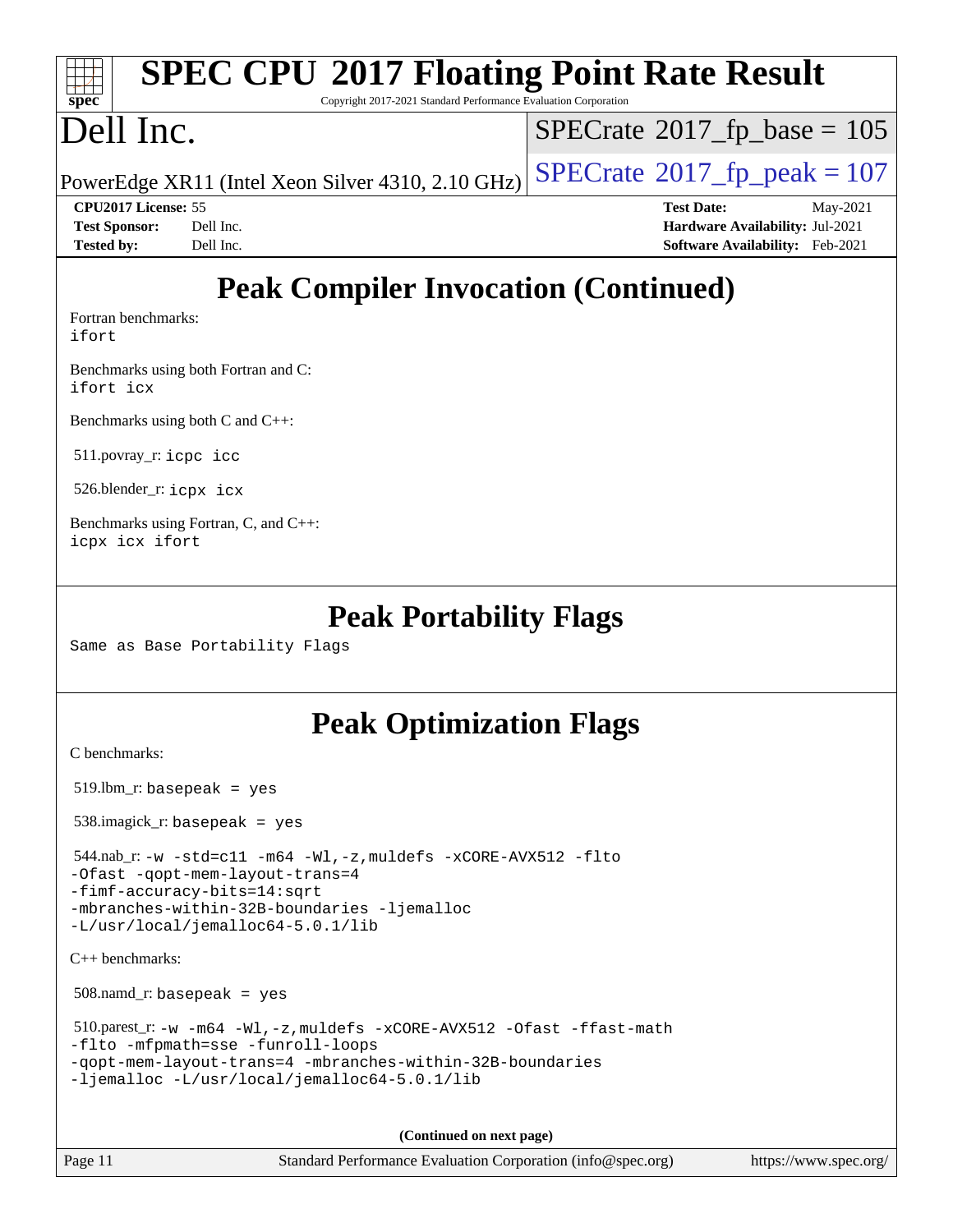| <b>SPEC CPU®2017 Floating Point Rate Result</b><br>Copyright 2017-2021 Standard Performance Evaluation Corporation<br>spec <sup>®</sup>                                                                                                                                                                                     |                                                                                                     |
|-----------------------------------------------------------------------------------------------------------------------------------------------------------------------------------------------------------------------------------------------------------------------------------------------------------------------------|-----------------------------------------------------------------------------------------------------|
| Dell Inc.                                                                                                                                                                                                                                                                                                                   | $SPECrate^{\circ}2017$ [p base = 105                                                                |
| PowerEdge XR11 (Intel Xeon Silver 4310, 2.10 GHz)                                                                                                                                                                                                                                                                           | $SPECTate$ <sup>®</sup> 2017_fp_peak = 107                                                          |
| CPU2017 License: 55<br><b>Test Sponsor:</b><br>Dell Inc.<br>Dell Inc.<br><b>Tested by:</b>                                                                                                                                                                                                                                  | <b>Test Date:</b><br>May-2021<br>Hardware Availability: Jul-2021<br>Software Availability: Feb-2021 |
| <b>Peak Optimization Flags (Continued)</b>                                                                                                                                                                                                                                                                                  |                                                                                                     |
| Fortran benchmarks:                                                                                                                                                                                                                                                                                                         |                                                                                                     |
| $503.bwaves_r: basepeak = yes$                                                                                                                                                                                                                                                                                              |                                                                                                     |
| $549$ .fotonik $3d$ _r: basepeak = yes                                                                                                                                                                                                                                                                                      |                                                                                                     |
| 554.roms_r:-w $-m64$ -Wl,-z, muldefs -xCORE-AVX512 -03 -ipo<br>-no-prec-div -qopt-prefetch -ffinite-math-only<br>-qopt-multiple-gather-scatter-by-shuffles<br>-qopt-mem-layout-trans=4 -nostandard-realloc-lhs<br>-align array32byte -auto -mbranches-within-32B-boundaries<br>-ljemalloc -L/usr/local/jemalloc64-5.0.1/lib |                                                                                                     |
| Benchmarks using both Fortran and C:                                                                                                                                                                                                                                                                                        |                                                                                                     |
| $521.wrf_r$ : basepeak = yes                                                                                                                                                                                                                                                                                                |                                                                                                     |
| $527.cam4_r$ : basepeak = yes                                                                                                                                                                                                                                                                                               |                                                                                                     |
| Benchmarks using both C and C++:                                                                                                                                                                                                                                                                                            |                                                                                                     |
| $511.$ povray_r: -prof-qen(pass 1) -prof-use(pass 2) -xCORE-AVX512 -03<br>-ipo -no-prec-div -qopt-prefetch -ffinite-math-only<br>-qopt-multiple-gather-scatter-by-shuffles<br>-qopt-mem-layout-trans=4 -mbranches-within-32B-boundaries<br>-L/usr/local/jemalloc64-5.0.1/lib -ljemalloc                                     |                                                                                                     |
| $526.$ blender_r: basepeak = yes                                                                                                                                                                                                                                                                                            |                                                                                                     |
| Benchmarks using Fortran, C, and C++:                                                                                                                                                                                                                                                                                       |                                                                                                     |
| $507.cactuBSSN_r$ : basepeak = yes                                                                                                                                                                                                                                                                                          |                                                                                                     |
| The flags files that were used to format this result can be browsed at<br>http://www.spec.org/cpu2017/flags/Intel-ic2021-official-linux64_revA.html<br>http://www.spec.org/cpu2017/flags/Dell-Platform-Flags-PowerEdge-Intel-ICX-rev1.1.html                                                                                |                                                                                                     |
| You can also download the XML flags sources by saving the following links:<br>http://www.spec.org/cpu2017/flags/Intel-ic2021-official-linux64_revA.xml<br>http://www.spec.org/cpu2017/flags/Dell-Platform-Flags-PowerEdge-Intel-ICX-rev1.1.xml                                                                              |                                                                                                     |
|                                                                                                                                                                                                                                                                                                                             |                                                                                                     |